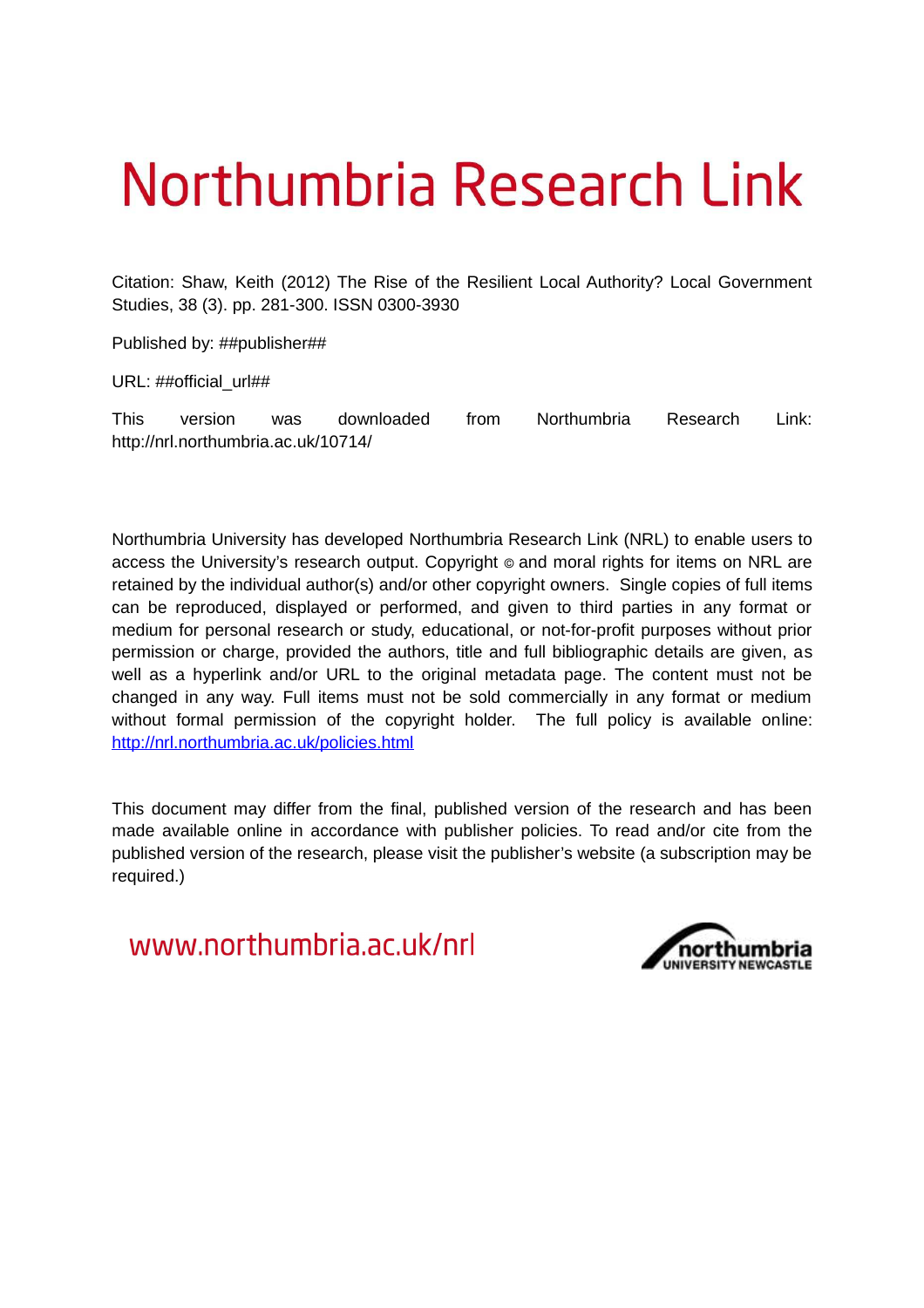# **THE RISE OF THE RESILIENT LOCAL AUTHORITY?**

## **Professor Keith Shaw Northumbria University**

**Abstract:** The term resilience is increasingly being utilised within the study of public policy to depict how individuals, communities and organisations can adapt, cope, and 'bounce back' when faced with external shocks such as climate change, economic recession and cuts in public expenditure. In focussing on the local dimensions of the resilience debate, this article argues that the term can provide useful insights into how the challenges facing local authorities in the UK can be reformulated and reinterpreted. The article also distinguishes between resilience as 'recovery' and resilience as 'transformation', with the latter's focus on 'bouncing forward' from external shocks seen as offering a more radical framework within which the opportunities for local innovation and creativity can be assessed and explained. While also acknowledging some of the weaknesses of the resilience debate, the dangers of conceptual 'stretching', and the extent of local vulnerabilities, the articles highlights a range of examples where local authorities – and crucially local communities, have enhanced their adaptive capacity, within existing powers and responsibilities. From this viewpoint, some of the barriers to the development of resilient local government are not insurmountable, and can be overcome by 'digging deep' to draw upon existing resources and capabilities, promoting a strategic approach to risk, exhibiting greater ambition and imagination, and creating space for local communities to develop their own resilience.

# INTRODUCTION

'There is further advantage to locally-led innovation - which is the freedom to take risks. Not every innovation will succeed. Some will fail...... However, when innovation is small-scale, the failures can stay that way, while the successes can spread proven by experience. In other words, you lose small, but win big. So as well as speed, the bottom-up approach has the advantage of resilience' (Greg Clarke MP, quoted in CLG, 2010a).

In the course of associating the 'Big Society' with local innovation and risk-taking, the Coalition Government's new Minister for Devolution also directly linked the debate on localism with the concept of resilience. The use of the term in this particular context is interesting, as resilience has recently emerged as an important feature of debates on how individuals, communities and organisations can draw upon their internal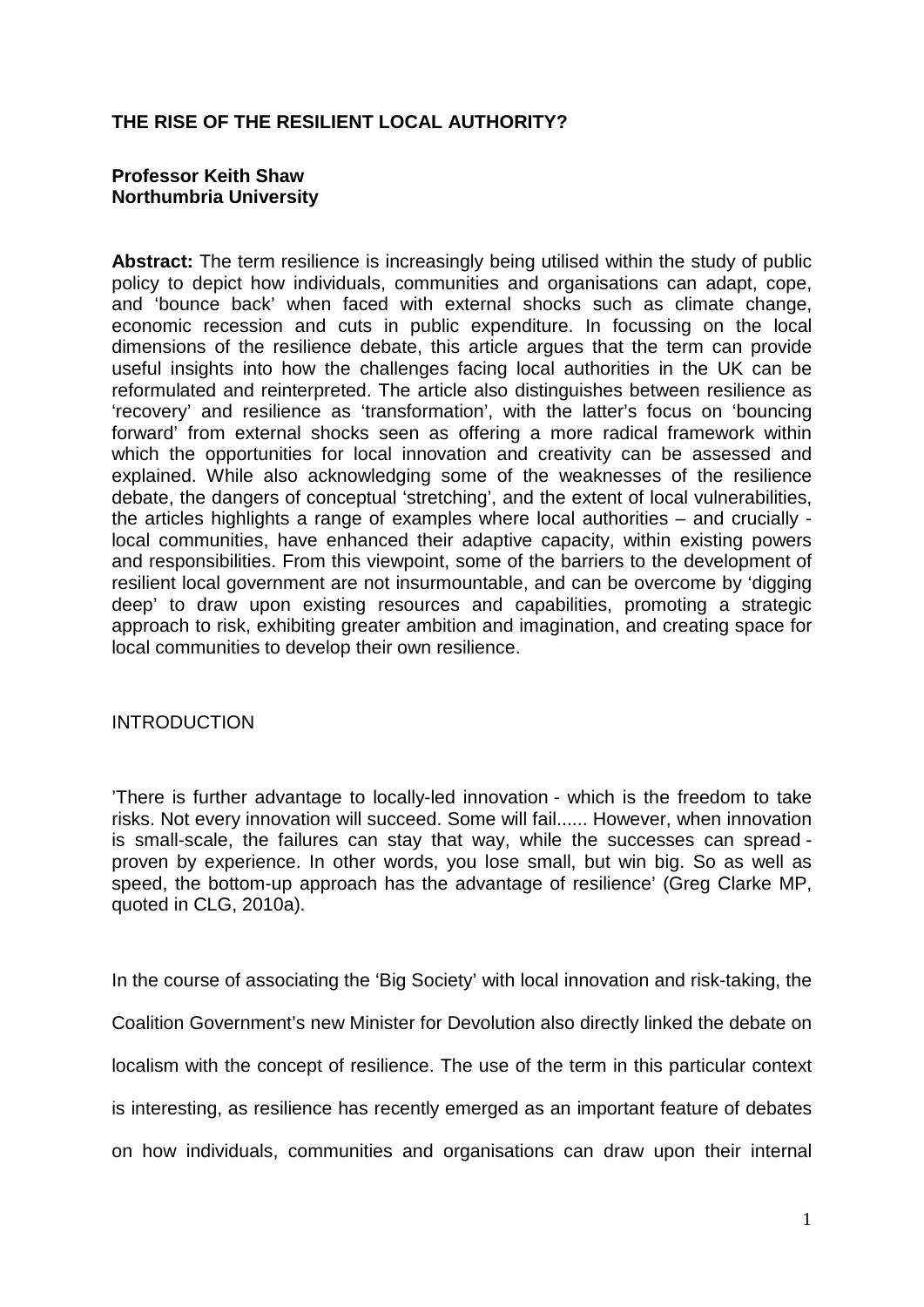resources and capabilities to both 'bounce back' from external 'shocks' and reduce future vulnerabilities. Resilience can thus be viewed as involving three elements: the 'ability to absorb perturbations and still retain a similar function'; the ability of 'selforganisation'; and 'the capacity to learn, to change and to adapt ... the key element is about the ability to change rather than the ability to continue doing the same thing' (Adger, 2010, p 1).

The 'turn' to resilience has clearly been influenced by the search for a meaningful response to the scale and intensity of the problems now facing governments and societies. In this context, the focus on resilience has involved both normative and positivistic elements, providing both a rallying call that communities and organisations still have some capacity to influence the course of change, and an operational framework to measure and assess the characteristics of a resilient community or organisation (Adger, 2010). At the local level in the UK, the challenges of planning for civic emergencies, mitigating and adapting to climate change, and responding to economic decline, at the same time as confronting the consequences of major reductions in public spending, may even 'constitute a crisis of a different category than before – a "permanent crisis" in which the old ways must be replaced by the new ways.... including replacing our "normal" response to crisis ‐ avoiding the causes and merely treating the symptoms' (Grint, 2009, p 1). At the very least however, the scale of the problems facing local government raise serious questions about 'how far existing institutions and practices are best equipped for future needs' (LARCI, 2010) and suggest that 'the rule book developed over the past 16 years of relative prosperity may sadly be no longer valid' (De Groot, 2009, p 15).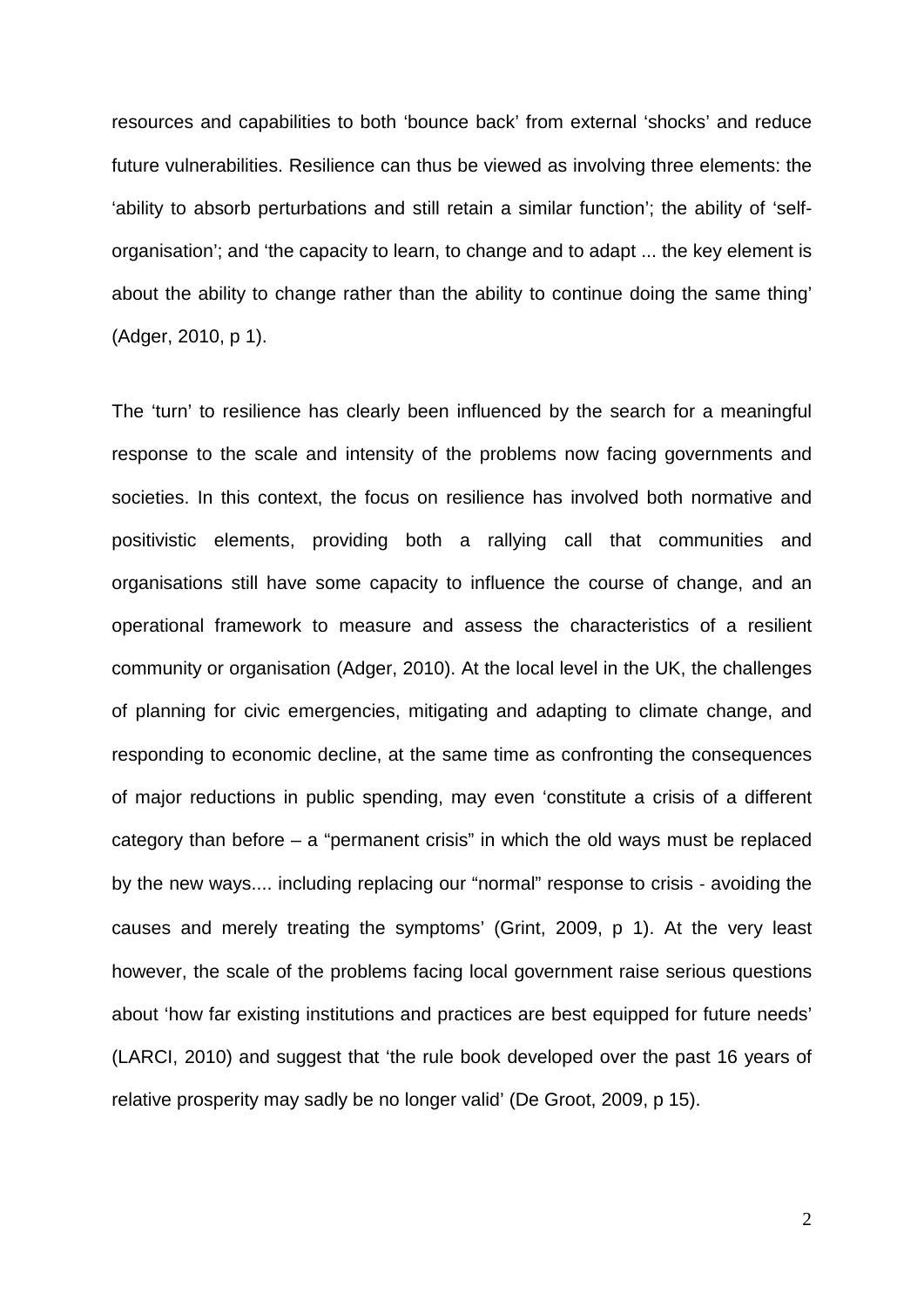The original development of the resilience agenda at the local level in the UK has been primarily focussed on civil contingencies and emergency planning. This is reflected in the development of Regional and Local Resilience Teams and Fora across England to support and co-ordinate multi-agency responses to major civil emergencies. More recently however, the term has been used in a wider context, and become more firmly embedded in 'public policy, public management and third sector discourse' in the UK (Harrow, 2009, p 1). At the sub-national level, resilience has now been applied to local responses to sustainable development and climate change (Owen, 2009), the well-being and happiness of local communities (Bacon et al, 2010), the management of the voluntary sector (Gibbon and Fenwick, 2010), and local approaches to economic development (Ashby et al, 2008).

Despite this burgeoning literature however, little has yet been written on how governance agencies can develop and promote resilience (Moser, 2008), and in particular, how local authorities could facilitate and build resilience. This article aims to provide one of the first assessments of the contribution that the literature on resilience can make to an understanding of how UK local government should respond to climate change, economic recession and the 'downsizing' of the public sector. The assessment will cover four areas. Firstly, the concept of resilience will be defined and the key components assessed. In considering the relevance of the term to the local level, a key distinction will be made between resilience as 'recovery, and as 'transformation'. Secondly, the article will illustrate the different local dimensions of resilience, by focussing on how the term can be particularly applied to local government and local community responses to economic and environmental challenges. Thirdly, the article will draw upon a number of examples of international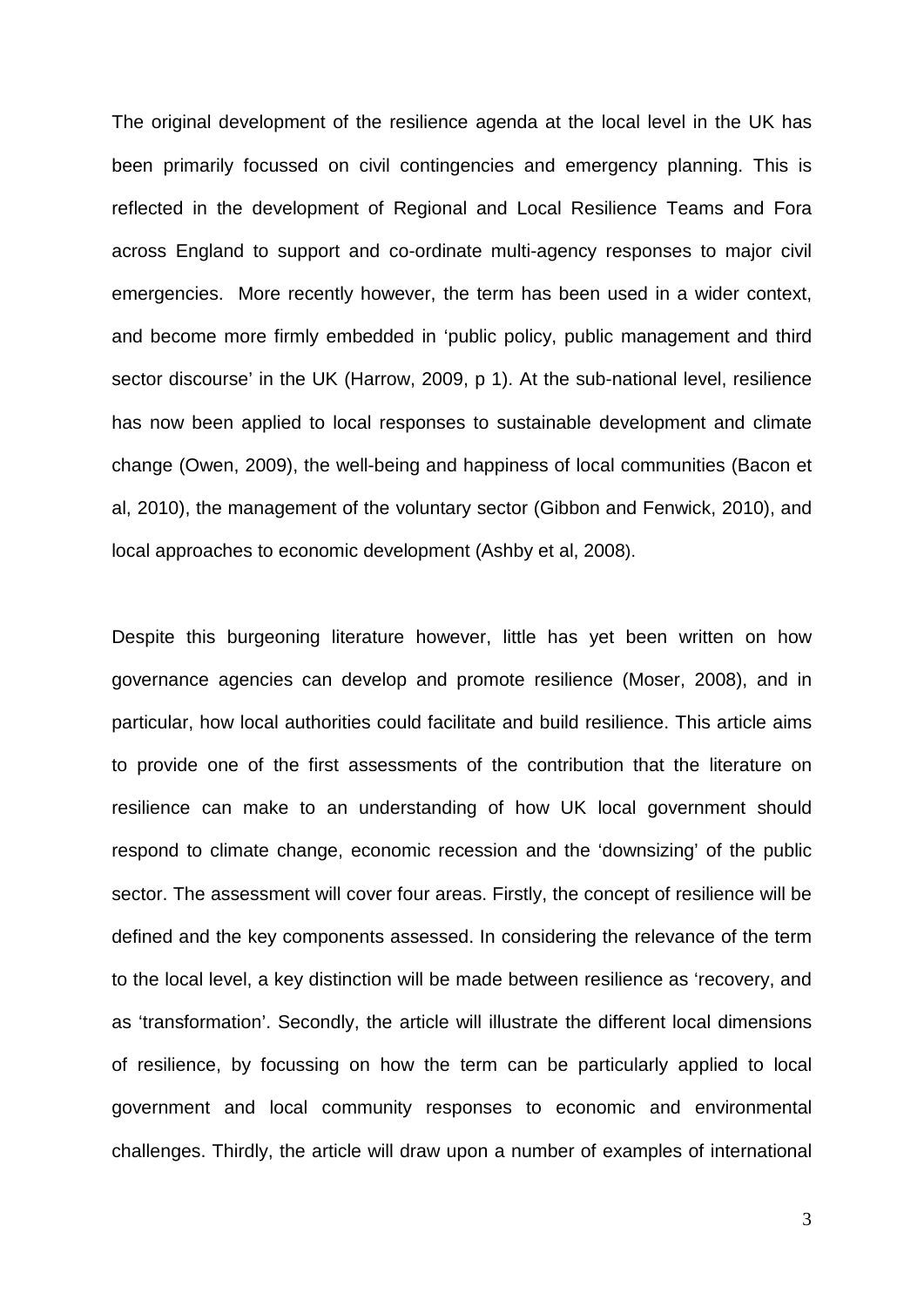resilience frameworks to begin to develop an organisational portrait of what a resilient UK local authority might look like? Finally, while the article acknowledges some of the weaknesses of the resilience debate - and the dangers of applying the term to widely - it contends that a focus on resilience still has benefits, both in terms of questioning some of the more pessimistic interpretations of the potential for local autonomy in the UK, and capturing examples of where local authorities and local communities have promoted innovation and enhanced their adaptive capacity within existing powers and responsibilities.

## UNDERSTANDING RESILIENCE

#### Key Components of Resilience

Initially used in an ecological context, the concept has been defined as the "measure of the persistence of systems and of their ability to absorb change and disturbance and still maintain the same relationships between populations or state variables" (Holling 1973). From this initial use, the term has been increasingly refashioned to cover both short-term environmental disasters and long-term phenomena, such as climate change (Rose, 2009, p 1). It has also been used in the context of developing civil protection measures to meet emergency situations, including disruption to energy supplies, a swine flu pandemic, or a terrorist attack (Coaffee et al, 2008). More recently, the focus on how individuals and communities cope with the external stresses and disturbances caused by environmental, social and economic change has been particularly adopted up by academics and policy-makers in North America, Australia and New Zealand (Walker and Salt, 2006; Maguire and Cartwright 2008; Seville, 2009).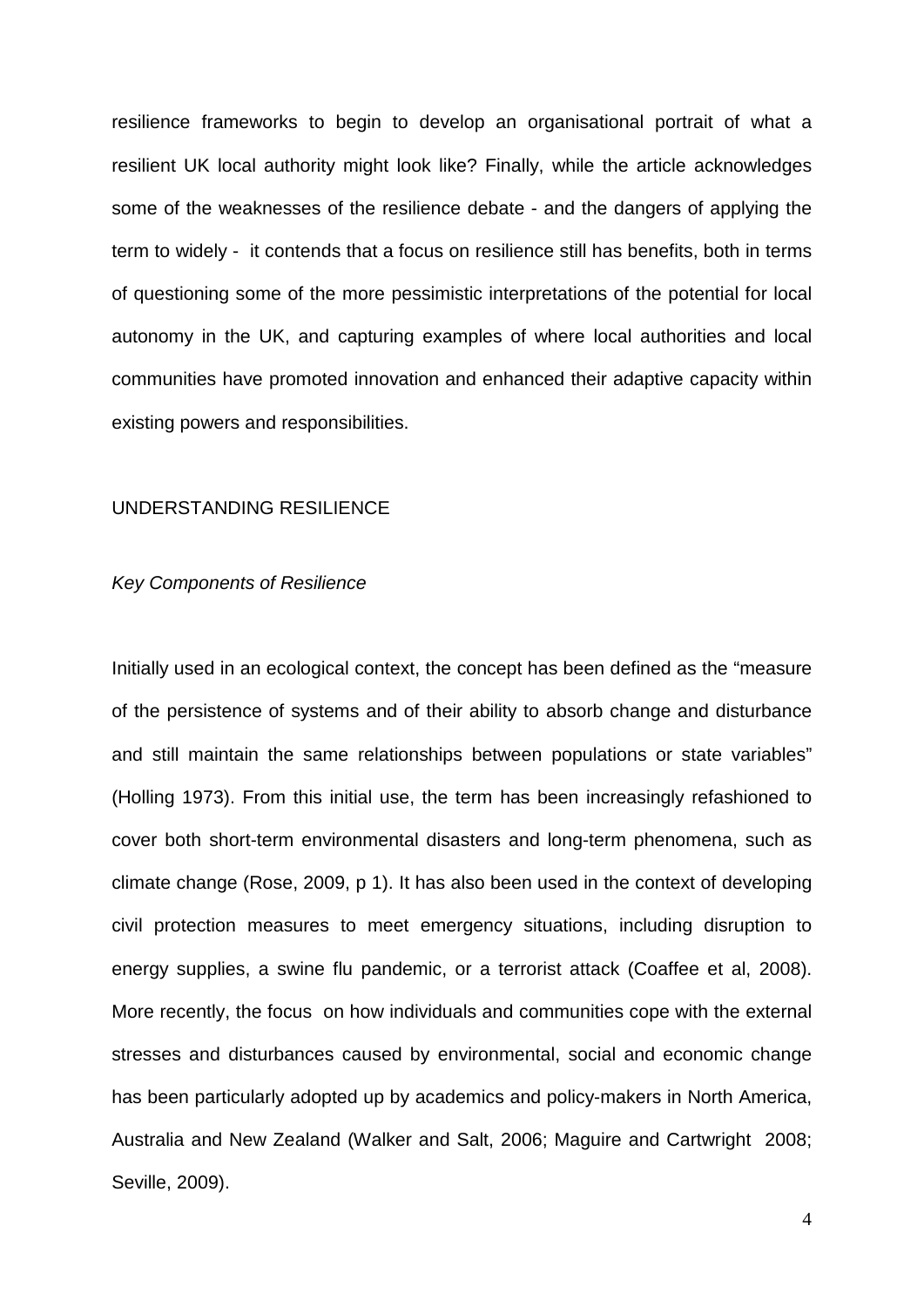Given the definitional emphasis on 'bouncing back', resilience has also been associated with characteristics such as flexibility, innovation, managing risk and adapting to changed circumstances. For some observers this involves the 'ability to improvise' (Coutu, 2002, p 48), or the use of 'requisite imagination' (Adamski and Westrum, 2003). A resilient 'system' is also geared to 'expecting the unexpected', and is in a 'state of constant preparedness' in order to respond to unforeseen events and surprises. (Grotan et al, 2008, p 2). Indeed, decision-makers must address 'not only the crises that they know will happen, but also those that they cannot foresee' (McManus et al, 2007, p 2).

It is this focus that directly links resilience to approaches to risk-management, where the latter provides both an important framework within which organisations can be 'more proactive in thinking about and managing the unexpected' (Seville, 2009, p 11), and a willingness to experiment, to take risks, to achieve more long-term goals. For some writers resilience also involves exploiting opportunities, however problematic the context, and 'digging deep' to 'utilise indigenous resources' (O'Brien and Hope, 2010 p 2). Above all perhaps, resilience is about the ability to know when to adapt, when to change, rather than the ability to continue doing the same thing:

In practical terms, this implies that a resilient person, household, organization or community would have the ability to change practices and structures in the aftermath of a major event or change. As a result, the person or entity is not only able to function in the new environment, but also has the capacity to anticipate and prepare for the possibility of similar shocks and surprises in the future (Colbourne, 2008, p 3).

A Contested Concept ?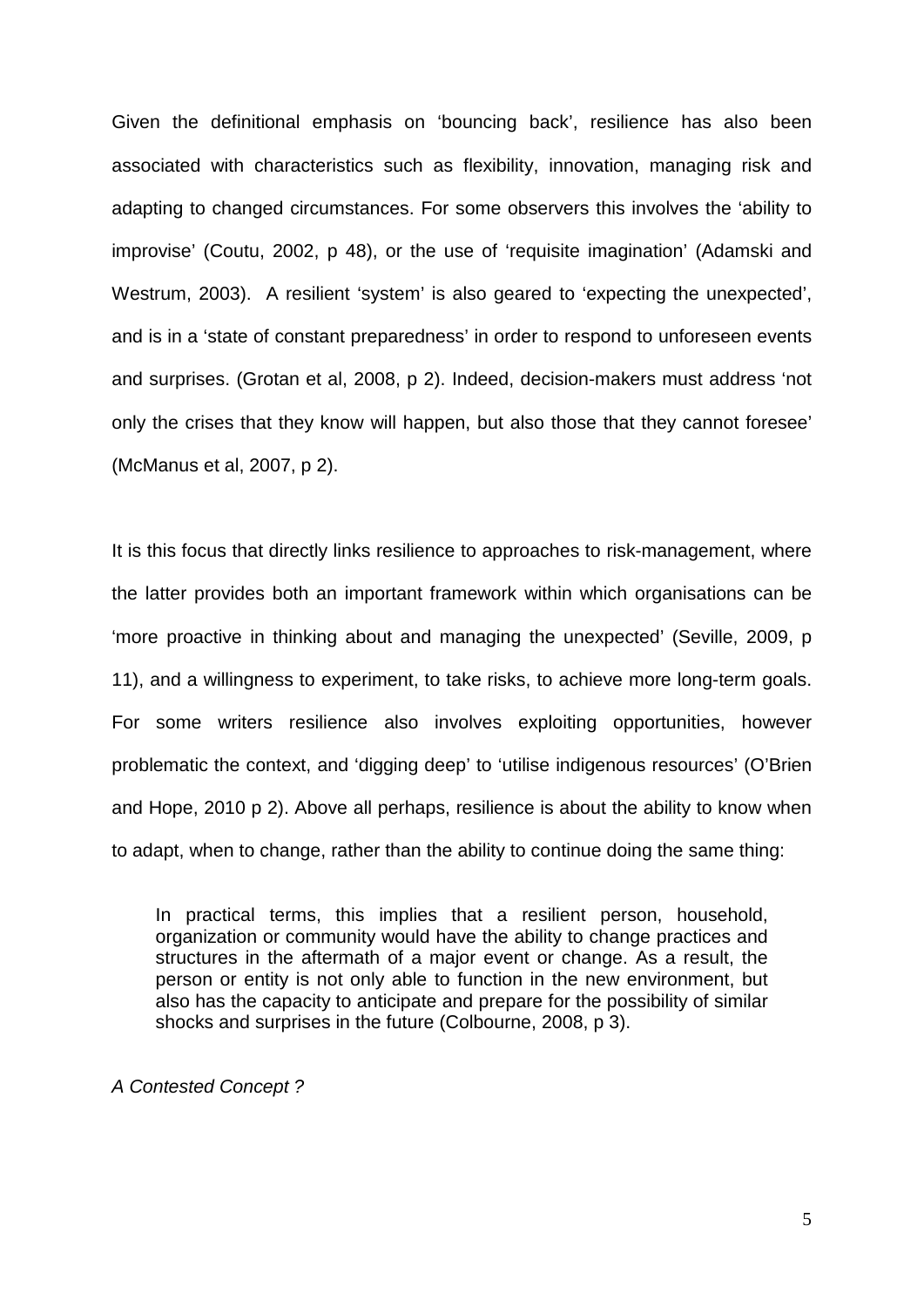At the heart of many of the contemporary debates is the distinction made between 'engineering' and 'ecological' views of resilience. The former emphasises the virtues of stability, the level of resistance to external disturbances and the speed of return to the equilibrium. In contrast, the latter acknowledges that becoming resilient does not involve returning to a 'steady state' but occurs when a system changes its structure and key value-systems (Holling, 1973). This distinction has been more recently defined as 'resilience as recovery: bouncing back', and 'resilience as transformation: creativity' (Maguire and Cartwright, 2008), and has the potential to offer different interpretations of the potential for adaptation.

Thus, in the context of sub-national responses to the economic downturn, pursuing resilience as 'recovery' would involve returning to the competitive growth models associated with neo-liberal responses to globalisation, including reducing labour costs further to capture a new wave of 'footloose' foreign direct investment. However, resilience as 'transformation' would favour an economic strategy that made a necessary break with the past, and include features such as a strong emphasis on sustainable production and consumption, an emphasis on territorial justice focused on rights to the satisfaction of human needs, extensive local ownership and control over businesses, energy supplies and strategic resources, and a high capacity to be self sufficient in the event of economic or environmental 'shocks' (Bristow, 2010, p 5).

Similarly, in applying the concept of resilience to urban development, Raco and Sweet distinguish between 'conservative' and 'radical' constructs of resilience. The former views resilience planning as allowing a return to the steady-state that existed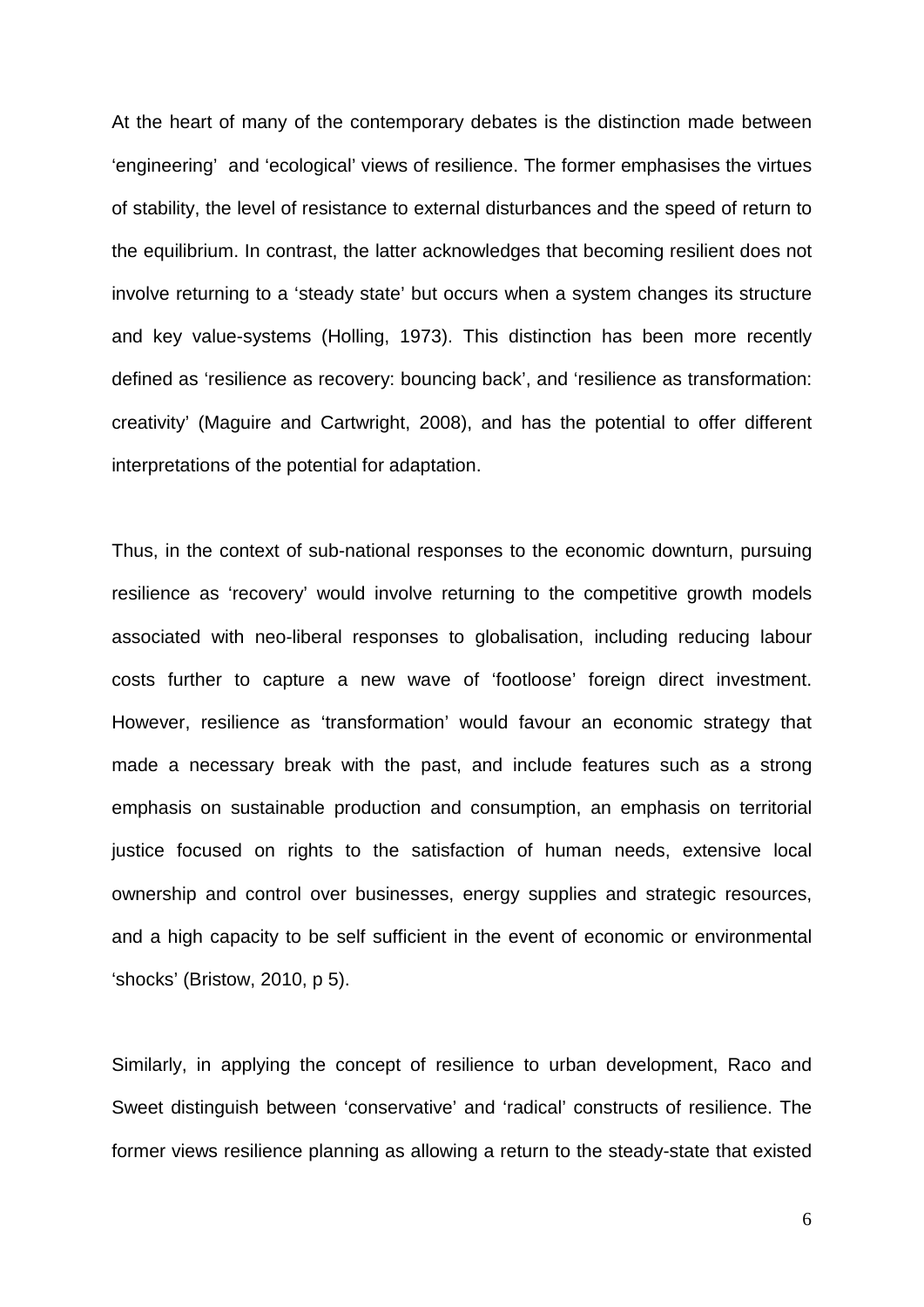before the external shock threatened to bring about radical or fundamental change. Hence this approach to resilience is viewed as 'an essentially conservative construct' that draws on imagined 'natural orders' and 'equilibriums' to underpin recovery planning'. In contrast, the latter interpretation sees resilience as involving a rejection of the status quo, as there can no return to the circumstances that caused the problem in the first place: since this would leave the system equally vulnerable to the next shock. Thus, resilience is viewed as a 'dynamic process' in which 'change and constant re-invention provide the grounds for social, economic, and/or environmental strength' (Raco and Sweet, 2009, p 6 ).

The use of the term resilience is not without its problems however. One recent review speaks of

Lingering concerns from the research community focus on disagreements as to the definition of resilience, whether resilience is an outcome or a process, what type of resilience is being addressed (economic systems, infrastructure systems, ecological systems, or community systems), and which policy realm (counterterrorism; climate change; emergency management; long-term disaster recovery; environmental restoration) it should target (Cutter et al, 2010, p 1).

Some critics point to the term's continued 'fuzziness' and the need to avoid a too rapid (and simplistic) transfer from ecological systems literature into a public policy domain (Pendall et al, 2010). As one review of the term argues, '.there is a need to proceed with caution and ensure that policy fixes do not exceed the capability of the research base to justify them. In this respect, much remains to be done' (Christopherson, 2010, p 9). In applying the concept to public policy, there is also a missing dimension in relation to questions of power (Hudson, 2010). Partly this relates to who defines (and sets the agenda) in relation to what resilience should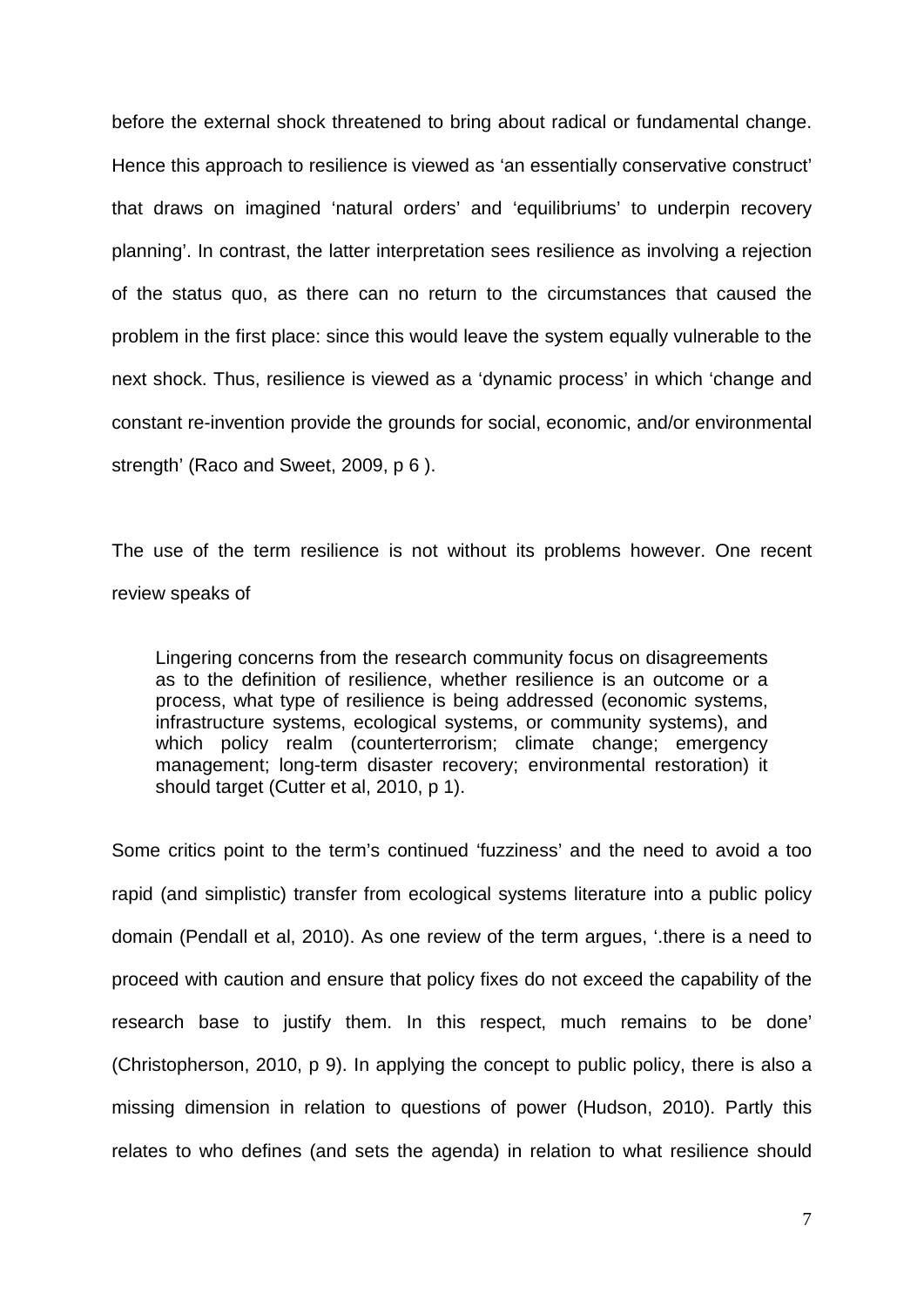involve, but also to the distributional impact of promoting resilience (Morrow, 2008, p 6). In this context, Harrow questions whether community resilience can 'ever override existing community imbalances or tensions, except in cases of dire catastrophe' and acknowledges the 'remaining uncertainty about conflicting priorities of local versus national resilience' (2009, p 8). There are also problems in seeing resilience in normative terms, as something always to be desired. While coping with crises, withstanding pressures, and reducing vulnerabilities can be admired, '..what if resilience is also the very thing that inhibits necessary change? In other words, that we are so resilient that we withstand forces that ought to lead to change and ought not to be resisted' (Grint, 2009, p 1).

Thus, there are clearly potential problems in applying the term to an understanding of the challenges facing UK local authorities, including conceptual 'stretching', conflating normative and positivistic applications and ignoring issues of power. There are also dangers that the growing popularity of the term leads to the search for resilience being seen as 'the answer', a panacea for organisations and communities struggling to come to terms with a variety of external 'threats'.

In acknowledging such concerns, this article contends that the focus on resilient local government at least has the merits of 'shaking up our thinking and making us question some of our basic assumptions and measures of success and failure' (Christopherson et al, 2010, p 4). This is particularly important in the context of how local institutions and communities should adopt a transformative emphasis on 'bouncing forward' from external shocks, and not merely follow a reactive focus on 'bouncing back'. It also highlights the importance of developing a capacity to seek out 'the opportunities that always arise during a crisis to emerge stronger and better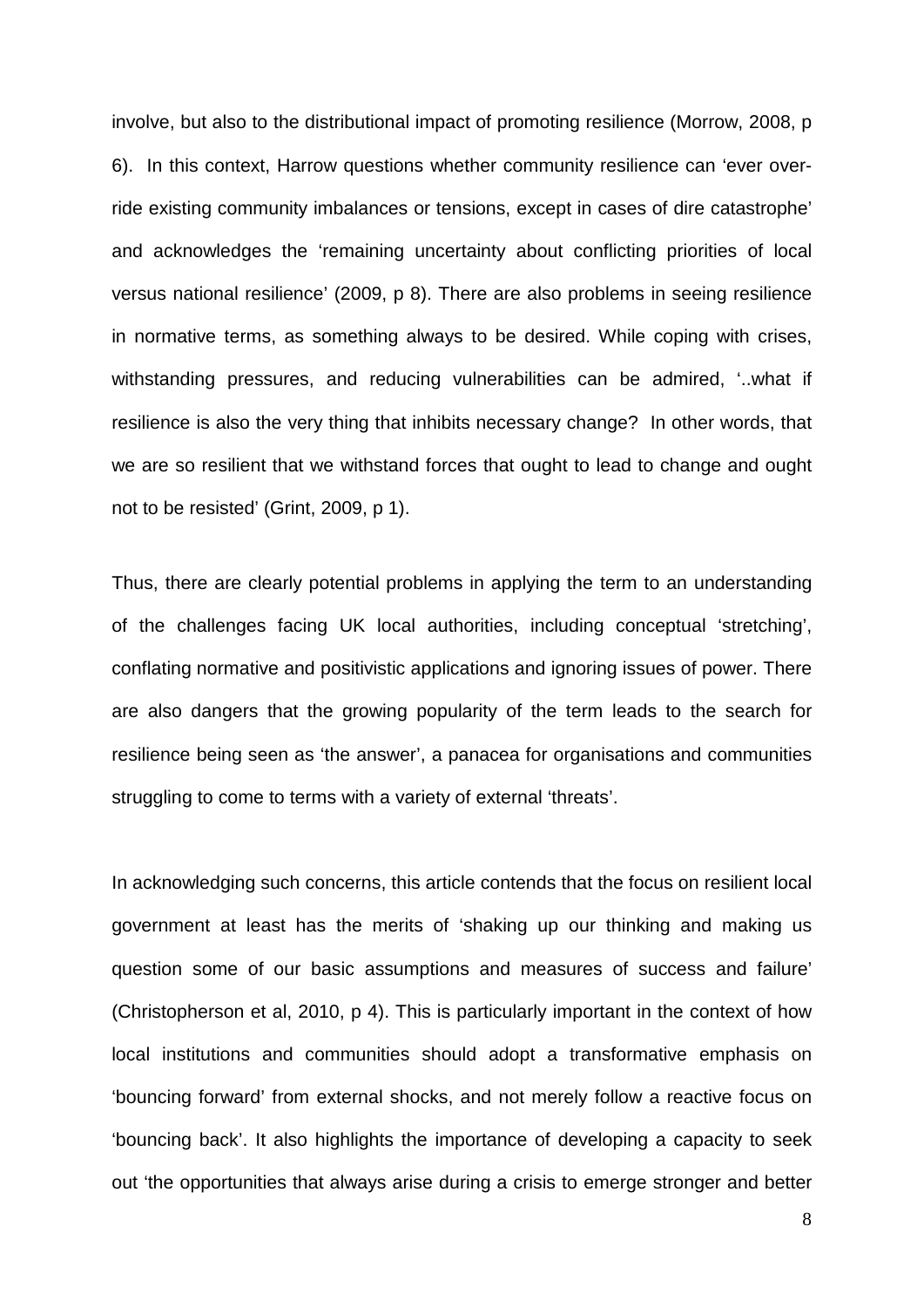than before' (Seville, 2009, p 10). As one review of the urban context argues, focussing on such a 'progressive resilience agenda'

...has the potential to pave the way for more radical and interventionist modes of politics in cities. It could form the basis for new visualisations of urban futures in which resilience, in itself, becomes defined through an interaction between social justice, economic competitiveness, and environmental management (Raco and Sweet, 2009, p 25).

# DIMENSIONS OF LOCAL RESILIENCE

In outlining what the focus on resilience can contribute to an understanding of local responses to the current crises, a useful distinction can be made between resilient local communities and resilient local government.

# Resilient Communities

The focus on building resilient communities has become an important feature of public policy debates in Australia, America, Canada and New Zealand. In Australia, the Federal Government's Social Inclusion Board defines community resilience as

the capacity of communities to respond positively to crises. It is the ability of a community to adapt to pressures and transform itself in a way which makes it more sustainable in the future. Rather than simply "surviving" the stressor or change, a resilient community might respond in creative ways that fundamentally transform the basis of the community (SIB, 2009, p 5).

In the Australian context, the key characteristics of resilient communities include a high level of social capital and possession of the necessary resources required to overcome vulnerabilities and adapt positively to change (SIB, 2009). A similar approach has been developed in Canada, where a study of coastal communities in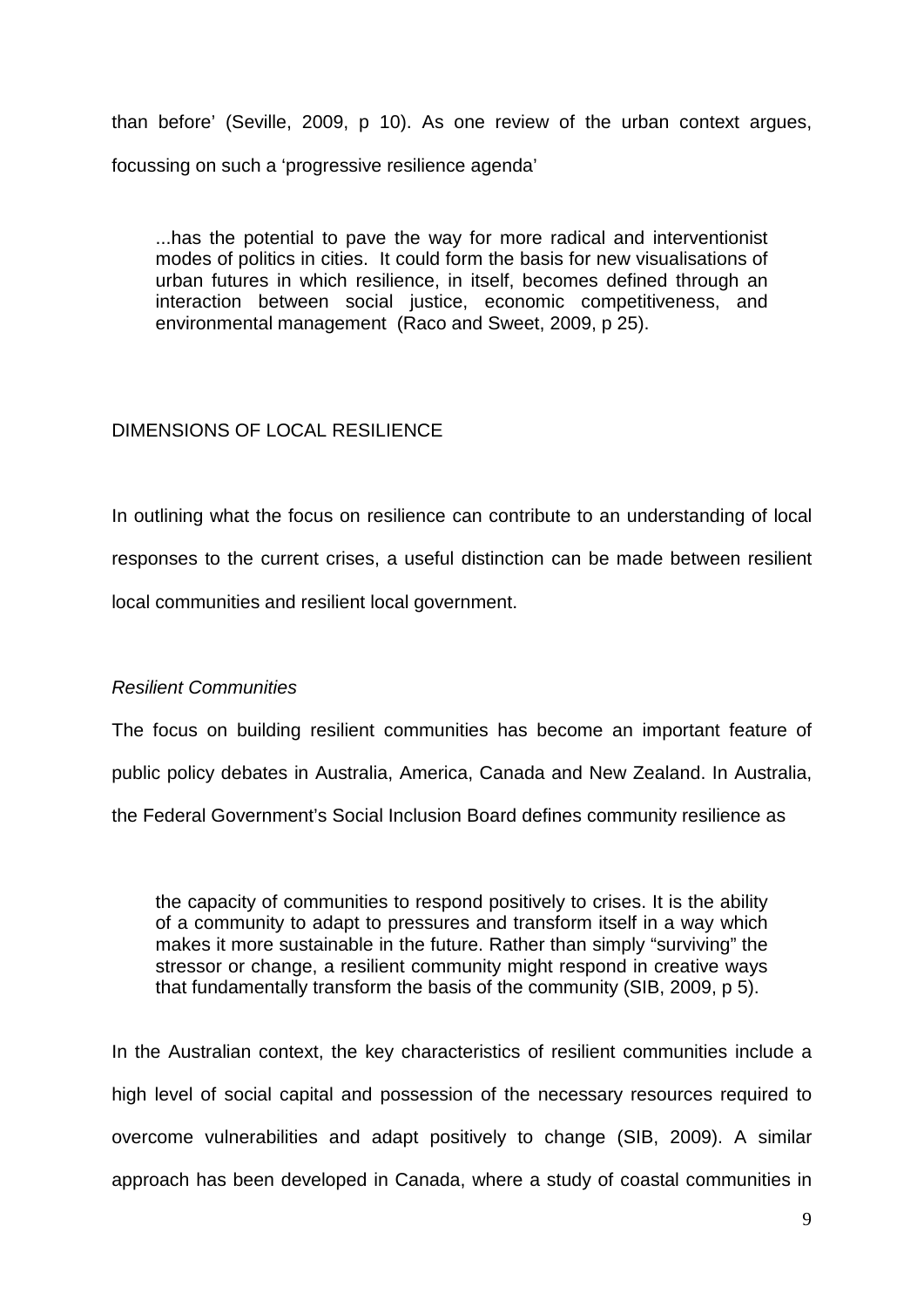British Columbia highlighted how high levels of social capital served to 'cushion' the impact of a declining economy to the extent that a key feature of community resilience 'rests on whether its inhabitants chose to remain even in the face of economic hardship and potential economic benefits elsewhere' (Page et al, 2007, p 260).

Unlike the emphasis on resilient systems, the focus on resilient communities is a reminder of the importance of human agency, as such an interpretation

recognises the powerful capacity of people to learn from their experiences and to consciously incorporate this learning into their interactions with the social and physical environment. This view of resilience is important because it acknowledges that people themselves are able to shape the trajectory of change…and play a central role in the degree and type of impact caused by the change (Maguire and Cartwright, 2008, p 5).

In New Zealand, the development of a generic model of community resilience has allowed for linkages to be made between individual, community and institutional aspects of resilience. Within this framework, developing awareness that 'small things' can make a positive difference is seen as integral to individual resilience, while at the community level, it is vital that individuals 'actively participate' in their communities to identify and discuss risks and determine collective solutions. From an institutional perspective, it is crucial that 'communities are supported by civic agencies that encourage and empower community-led initiatives and that mutual trust and respect exist' (Daly et al, 2009, pp 16-17).

In a similar way to the initial approaches to community resilience in other countries,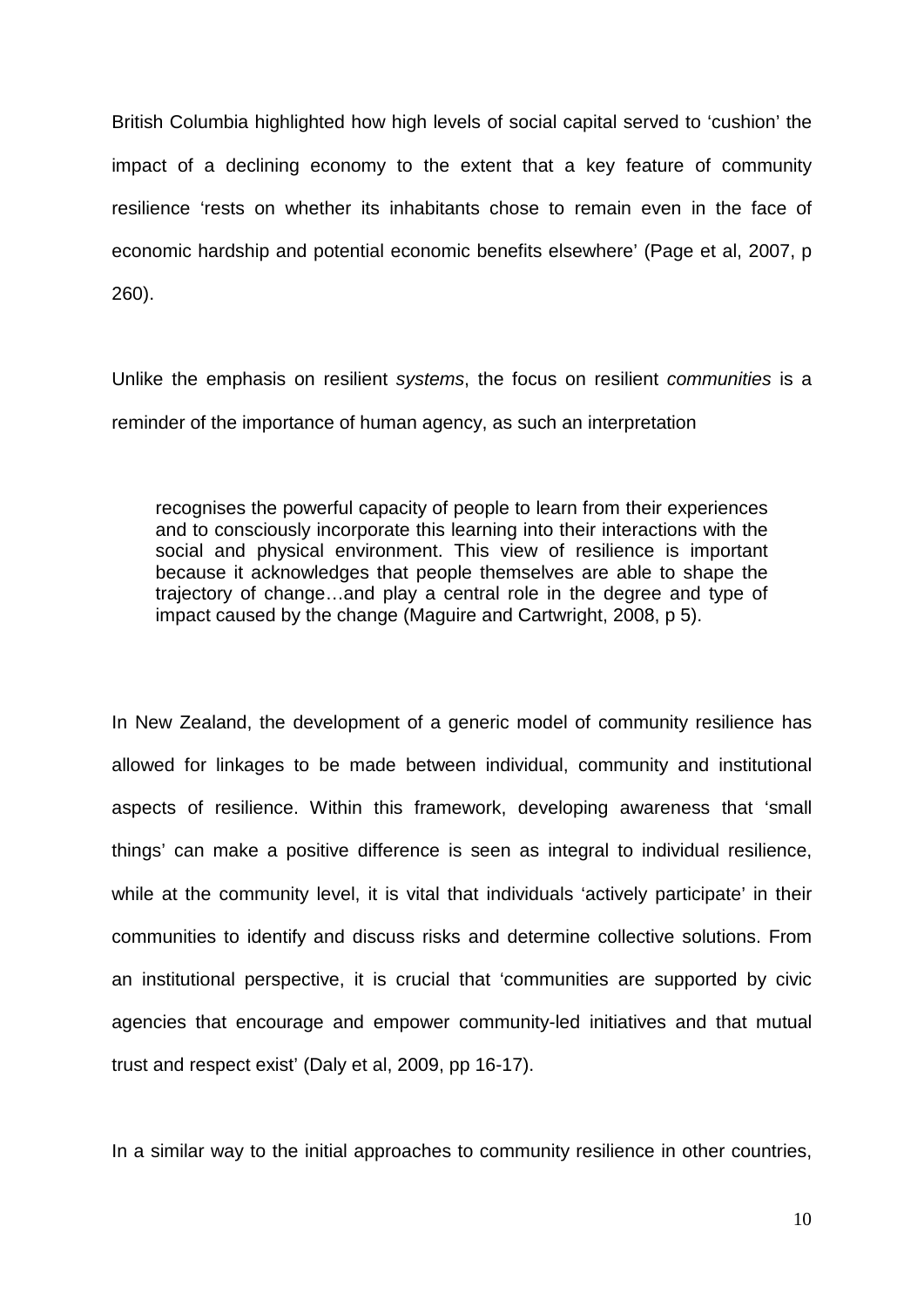the application of the term in the UK has been primarily in relation to civil contingencies and emergency planning. However, there are signs that the term is being utilised within wider social, economic and environmental contexts.

In 2007, the Commission on Integration and Cohesion (CIC) argued that local action can build resilience to the effects of poverty, and that cohesion is strengthened if 'key resilience factors' are developed, such as shared community facilities and a shared understanding of local history. The former, including community centres, can 'provide the opportunities for people to interact', and act as 'the locus for shared activities'. The latter in particular, is 'key to the perceptions of integration and cohesion, since the impact of negative events in the past (such as industrial decline or social disorder) can be long term' (CIC, 2007, p 57-58). The recent work of the Young Foundation on the 'Happiness' agenda, highlights the importance of developing childhood resilience through the school curriculum and how, when faced with economic decline and social disruption, households who can draw on 'extended families and wider networks of friends' are more likely to be resilient to economic shocks that 'might push others further into difficulty' (Bacon et al, 2010).

Building community resilience is also reflected in environmental programmes such as Transition Towns, which views resilience in the context of communities and settlements 'not collapsing at the first sight of oil or food shortages' and adapting to disturbances by 'rebuilding local agriculture and food production, localising energy production, rethinking healthcare, rediscovering local building materials in the context of zero energy building, and rethinking how we manage waste' (Hopkins, 2008, p 54). Local community involvement in developing environmental resilience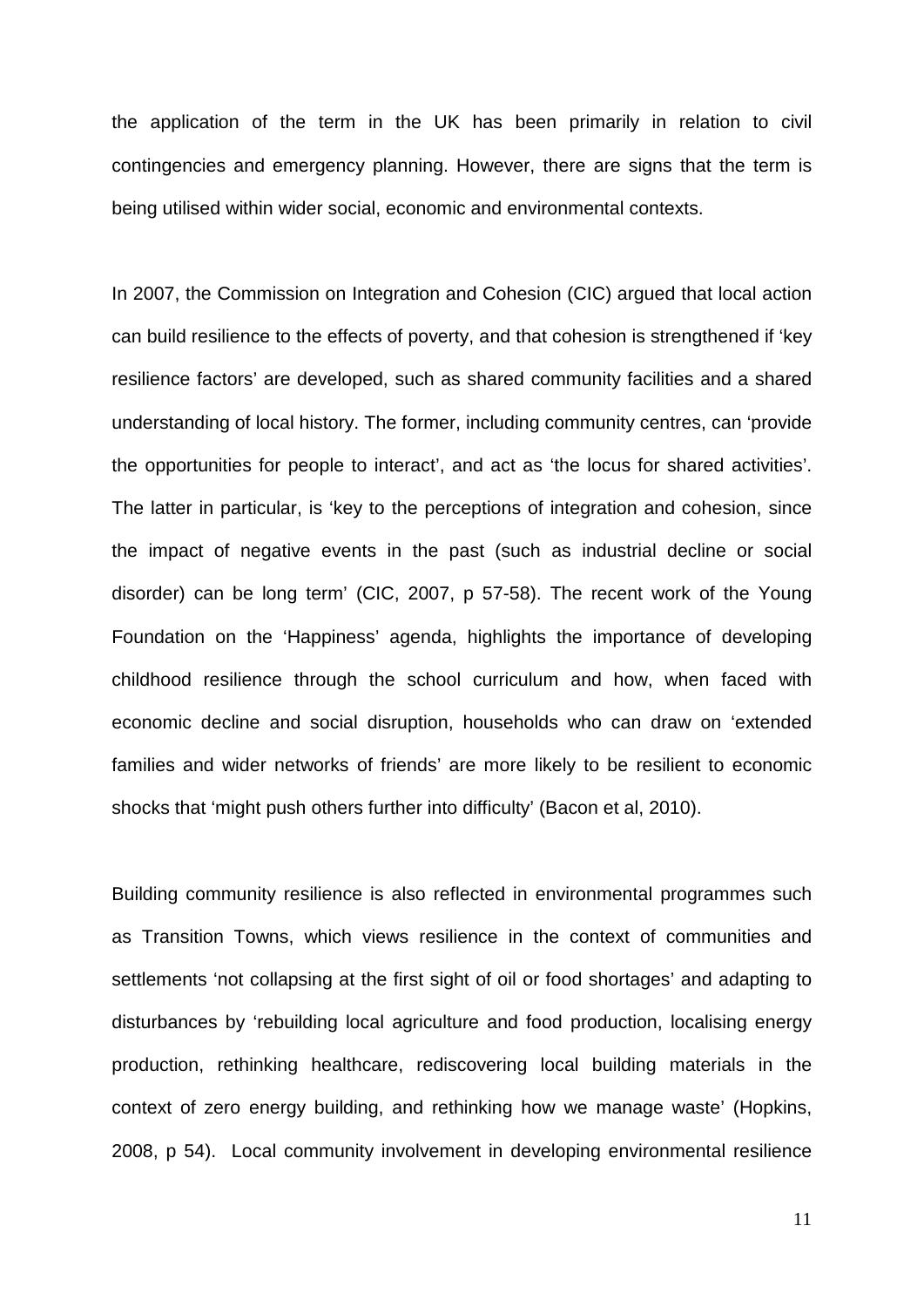also characterises the 'Big Green Challenge' pioneered by the National Endowment for Science, Technology and the Arts (NESTA). Through devising a competition for local communities to design and operate their own schemes to reduce carbon emissions, NESTA were able to award the £1 million prize money to four communityled projects, all of whom had achieved reductions in CO<sub>2</sub> emissions of between 10-32% in a short period (NESTA, 2009).

## Resilient Local Government

More detailed assessments of the implications of the resilience framework for local authorities in the UK, can draw upon the rapidly-developing literature on organizational resilience. For Seville et al,

A resilient organisation is one that is still able to achieve its core objectives in the face of adversity. This means not only reducing the size and frequency of crises (vulnerability), but also improving the ability and speed of the organisation to manage crises effectively (adaptive capacity). To effectively manage crises, organisations also need to recognise and evolve in response to the complex system within which the organisation operates (situation awareness) and to seek out new opportunities even in times of crisis (2006, p 4).

There are also an increasing number of studies that attempt to establish the characteristics of resilient organisations (Fenwick et al, 2009). At the transnational level, the United Nations International Strategy for International Disaster Reduction has identified a ten-point checklist for local governments under the Making Cities Resilient Programme (UNISDR, 2010), while in a similar context, Cutter et al have recently identified eight key indicators of institutional resilience in the dealing with disasters (2010, p 7). A more wide-ranging study in New Zealand, sees resilience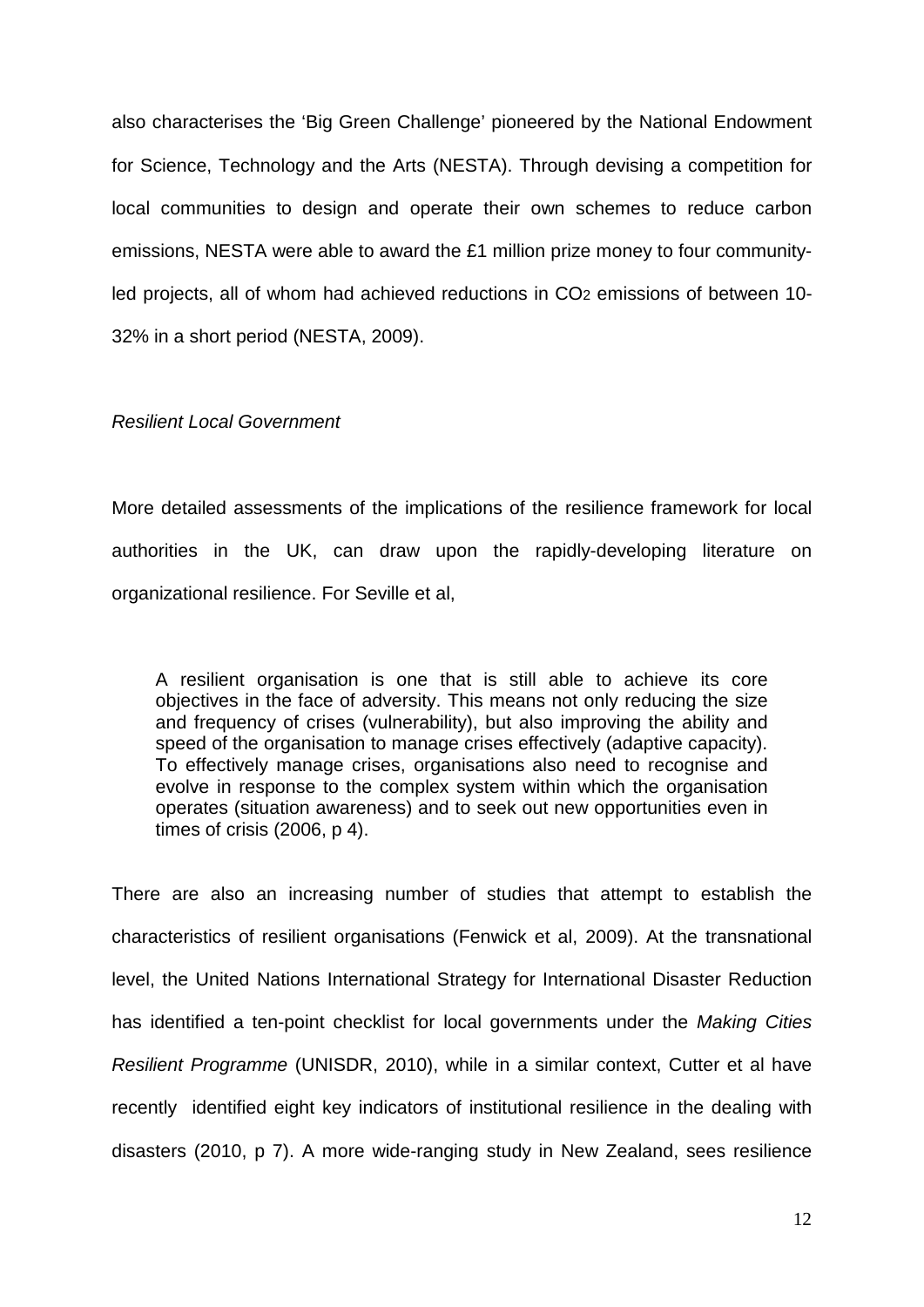arising from an organisation's 'resilience ethos' and involves 'situation awareness', 'management of key vulnerabilities' and the level of 'adaptive capacity'. On this basis, 23 indicators have been developed that can be viewed as an 'index' through which organisational resilience can be measured. The indicators indentify such generic attributes as: the organisational commitment to resilience; an understanding of hazard and consequences; innovation and creativity; leadership and strategic vision; and devolving decision-making (McManus et al, 2007).

In reviewing the applicability of the existing approaches on organisational resilience, to local government in the UK, a note of caution is required. Much of the literature so far, has been produced within federal systems and is often located in the area of disaster management. Moreover, the emphasis on resilient organisations has, as yet, not been effectively integrated with a wider focus on resilient governance, a topic that 'continues to be an area ripe for empirical testing and experimentation and for further research' (Moser, 2009, p 38). While a small number of studies have tried to outline how 'good governance' can promote resilience (Folke et al, 2005), there has, as yet, been little attention given to what resilient democratic government at the local level would contribute, or what characteristics resilient local authorities should exhibit? However, the use of generic frameworks do at least allow a measure of 'transferability' to the UK, while the emphasis on the important linkages between local organisations and the resilience of local communities remains important, whatever the specific basis of sub-national governance.

In drawing upon the insights of the resilience literature, a picture is emerging of how a focus on resilience could be applied to an understanding of UK local authorities'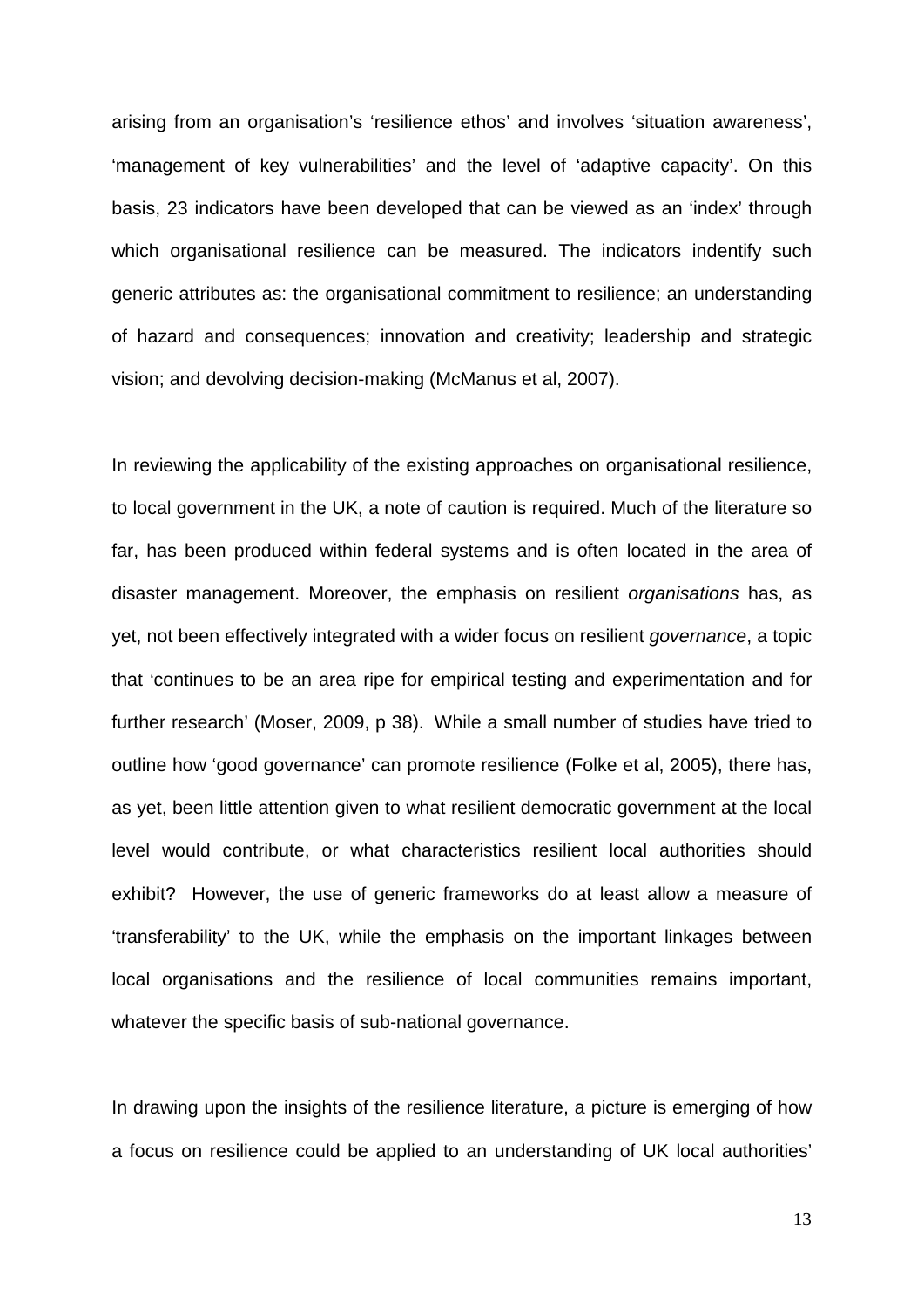responses to economic, social and environmental 'shocks'. At an organisational level, local resilience would certainly encompass cultural change, adopting long-term planning horizons, prioritizing the management of risk, promoting innovation and creativity in tackling problems, and recognising the need for engaging and supporting communities. Such an organisational commitment to resilience will also impact across structures and processes including project design and management, data collection, monitoring and evaluation and staff training and skills development. In addition to these indicators of organisational resilience, it can be suggested that the governance dimension will also encompass additional concerns with political leadership, democratic engagement, citizen empowerment, and crucially, challenging the status quo.

# THE RESILIENT LOCAL AUTHORITY: KEY FEATURES

In this section, we explore in more detail what a resilient local authority might look like, focussing - in particular - on four aspects, *innovation, managing risk, strategic* leadership and enhancing the involvement of civil society. Clearly, the generic nature of many of the characteristics of a resilient organisation invariably means that such attributes are also key elements in other approaches to public policy and public services management. It is also important to acknowledge Moser's view that since resilience is 'scale, context and disturbance specific' it is not just a system (or (organisational) characteristic, but also an 'emergent property that arises from the interaction of the system, its environment, and the forces that act on both' (Moser, 2008, p 6). However, in highlighting how the focus on resilience would inform our understanding of local authorities, the aim is to both provide a coherent overarching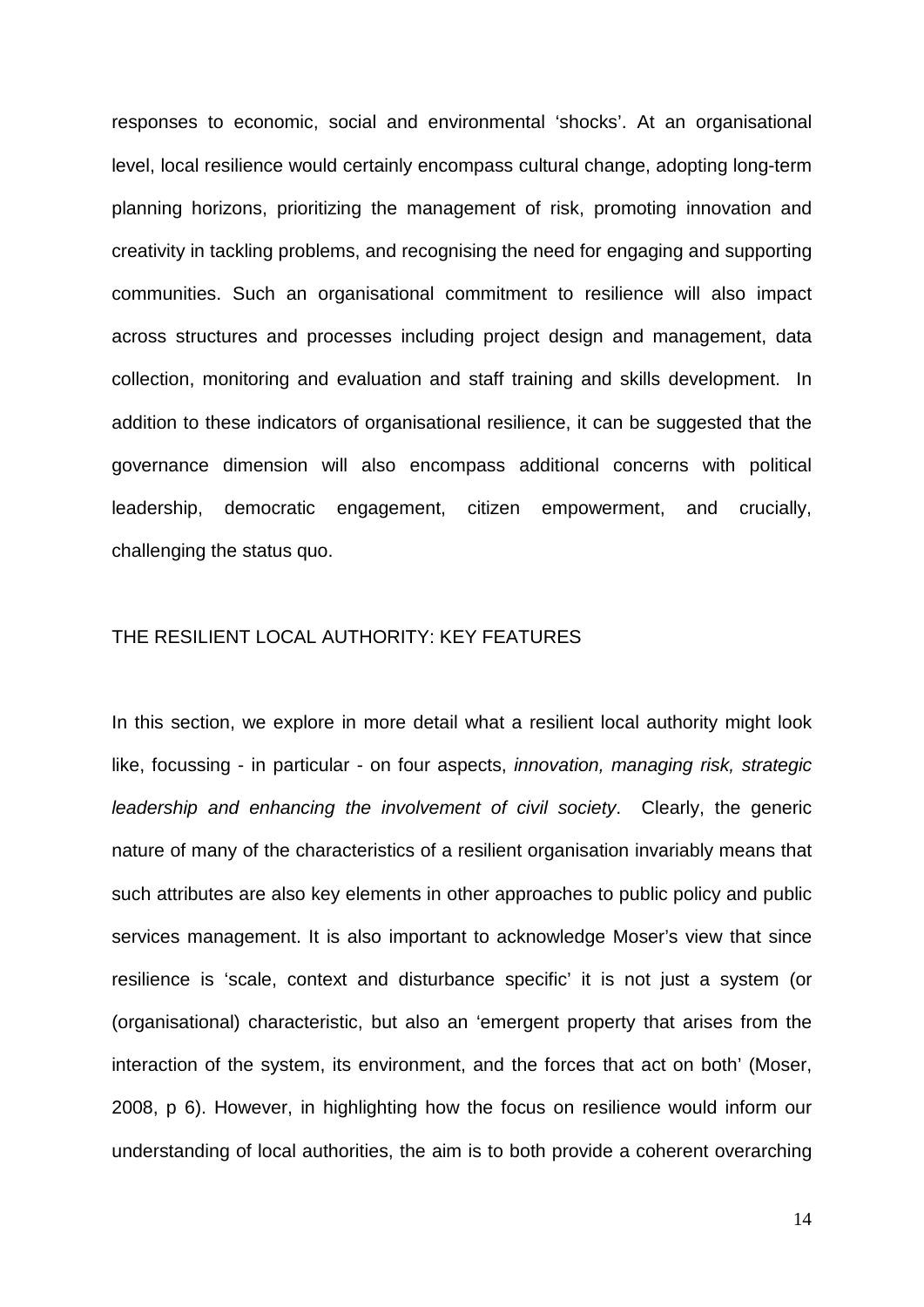framework within which local council's response to crises can be located and identified, and to begin to assess the benefits of a more explicit strategic focus on resilience within local authorities.

#### The Resilient Local Authority: Innovation

Recent work on public sector innovation by both the Young Foundation and NESTA, has been influenced by the 'Schumpeterian' notion that recession and economic downturns provide an opportunity for innovation and economic growth by unleashing a process of 'creative destruction' upon policy ideas and institutions. Hence, there are opportunities for policy-makers and those in charge of public services to use the crisis caused by expenditure cuts to 'prompt radical innovations in public services to make them better and more effective' (Bunt et al, 2010, pp 5-6). Such an approach would involve moving resources from 'outmoded' approaches to 'radically better' approaches, reforming commissioning to encourage new community and local provision, replacing the culture of audit with a light-touch process of assurance and developing radical new approaches to local government procurement (Bunt et al, 2010, pp 7-8; Uyarra, 2010)

Such a 'transformative' approach to economic resilience for example, would require a shift to a new economic model which is locally-based, democratic, and which measures success in terms of well-being and happiness, not material possessions (Jackson, 2009). Similarly, Hudson argues that the logic of resilient approaches to economic development (in large, densely populated regions) are closely linked to eco-industrial development (EIB), which 'offers the potential to regionalise production activities and reduce their ecological footprints, by minimising both wastes and the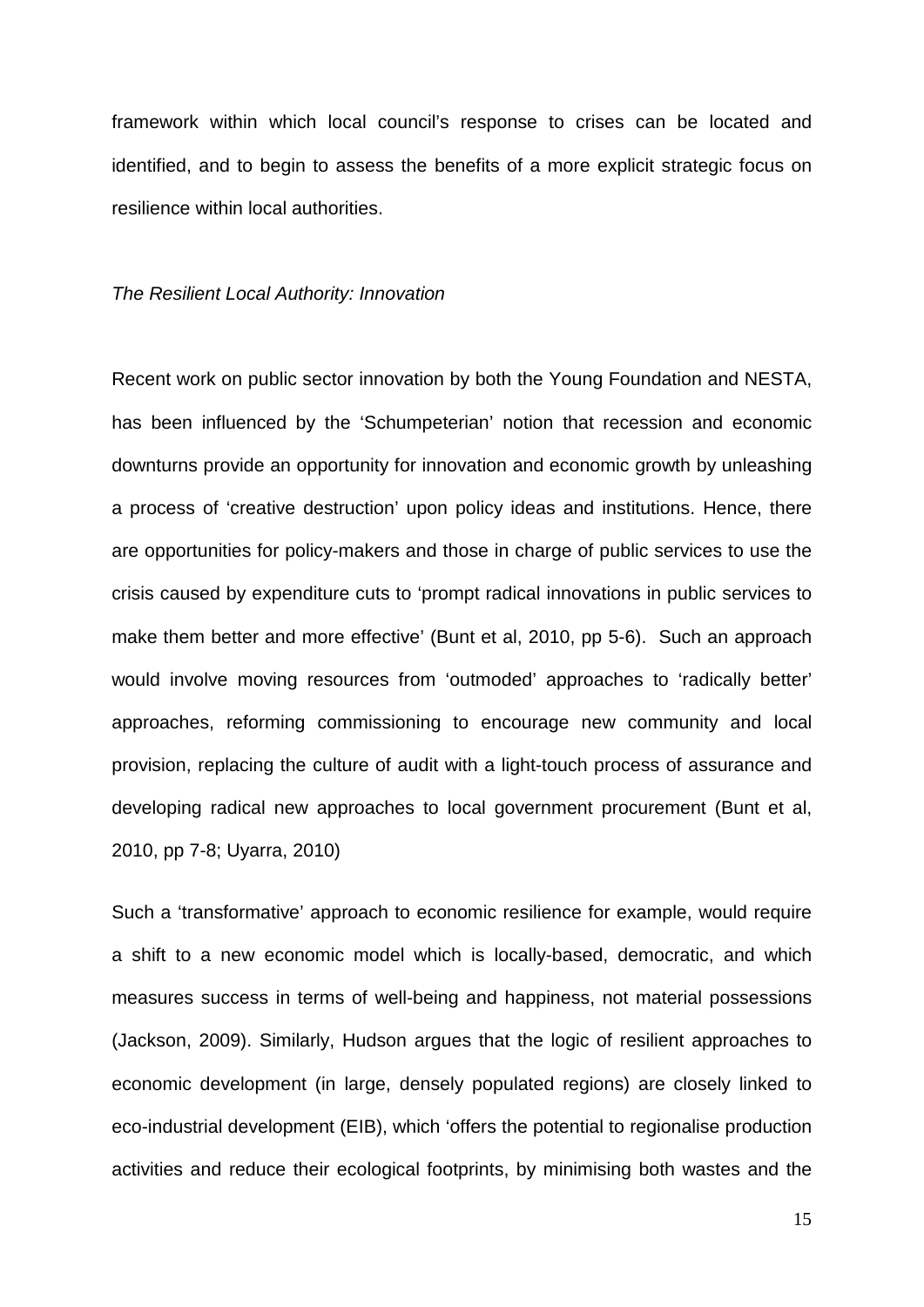costs of moving materials between production processes and facilities' (Hudson, 2010 pp 19-20). One area that encompasses this more radical focus, is the evolving role of Local Authorities in promoting 'food resilience'. Thus, the East Anglia Food Link argues that local authorities can play an important part in developing resilient food systems through making land available for allotments and 'county farms' (for small-scale commercial growing), ensuring that planning and housing policies take account of the demand for peri-urban horticultural land, linking the provision of school meals to the local supply of a lower-meat, low waste, seasonal and organic diet, and examining the employment opportunities in local food systems (EAFL, 2009).

While the resource implications of such innovative approaches cannot be ignored – particularly in the light of the new Government's plans for extensive cuts in public spending – there are opportunities for innovation even within such constraints. This relates particularly to the emphasis that resilience involves 'digging deep' in order to make the most of internal capabilities. From the perspective of local authorities, this involves making the most of their existing powers and responsibilities and, in doing so, challenge the view of one senior local government figure, that 'Too many councillors and officers can seem quite comfortable operating in a system of constrained choices where it is easy to blame government rather than seize control of their own destiny' (Milton, 2008).

Use of the power of well-being (as defined in the 2000 Local Government Act) provides an important source of innovation. For one local authority Chief Executive, use of the well-being power involves finding a way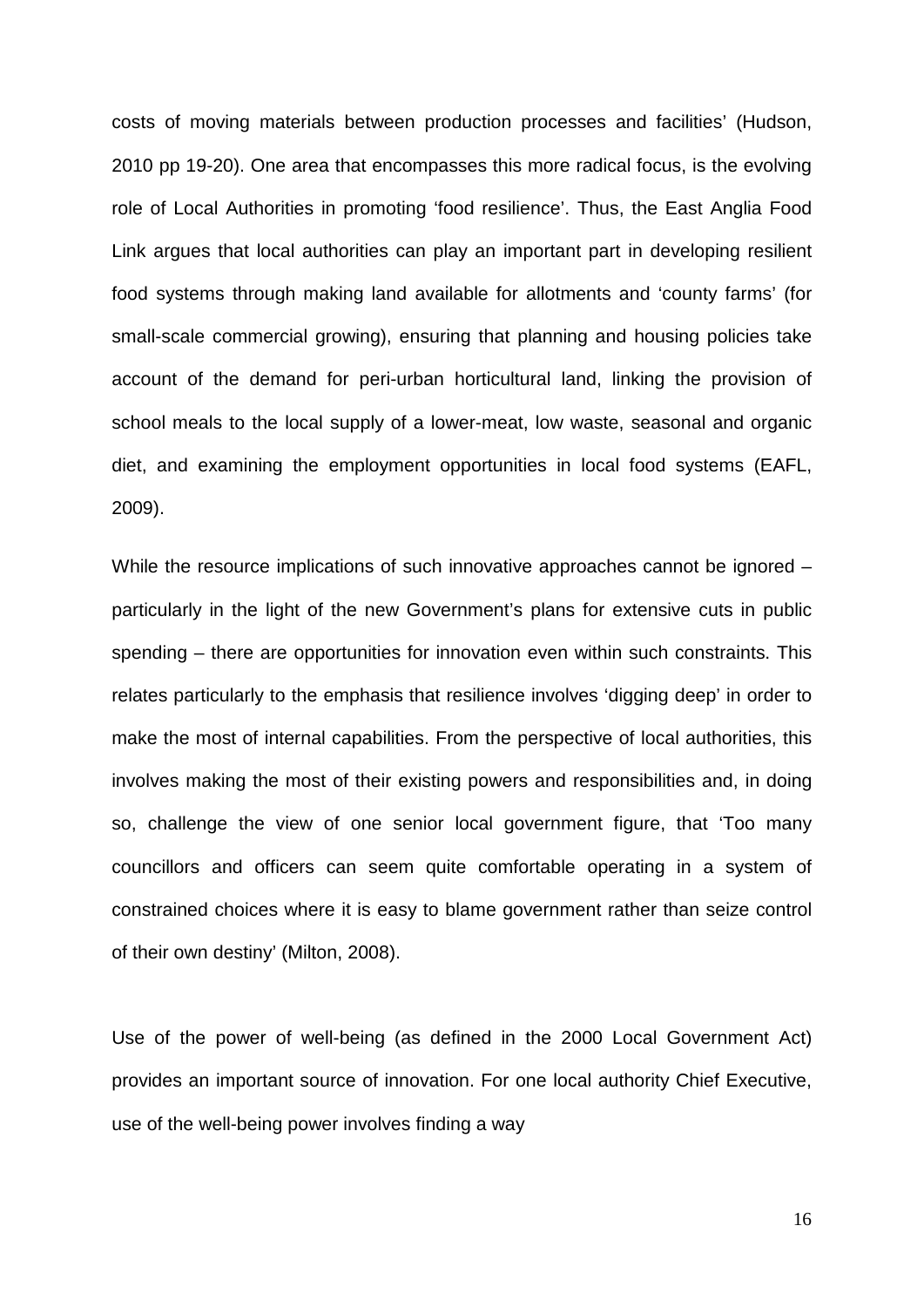…through uncharted territory, challenging conventions all over the place. But in spite of the heavy government directions under which we work, you've sometimes just got to say: 'Sod this, we know what we want, let's just find a different way<sup>7</sup> ... our politicians are more ambitious than others I've worked with in that they want to seize their well-being powers [in the 2000 act] and are willing to test the boundaries (quoted in Hetherington, 2009)

While a series of creative initiatives have been developed via this route, including saving rural post offices, developing municipal banking, taking over local transport, and setting up energy purchasing or service companies, the vast majority of authorities have not used the power. This issue was recently highlighted by the new Communities' Secretary Eric Pickles when he asked, 'why is it that only around 15% of councils have used their power to promote wellbeing? Power to sit on your hands and freedom to twiddle your thumbs isn't real power or real freedom'. In promising to introduce a power of general competence for local government, he also challenged local authorities to 'be as ambitious as you can, be as radical as you like...make me an offer I can't refuse' (Public Finance, 2010). For one account of how local authorities should respond to the economic downturn, the new power would allow an imaginative approach to meeting local needs, encourage innovation, and remove uncertainties in relation to measures to support local economic development. These include the raising of finance for innovative projects, enabling the tax increment funding of development schemes, and providing greater local flexibility to fund essential infrastructure and regeneration projects (CIPFA/SOLACE, 2009).

## The Resilient Local Authority: Managing Risk

Managing risk is a key component of the resilience agenda. At the local level, this has mainly focused on issues associated with emergency planning. In relation to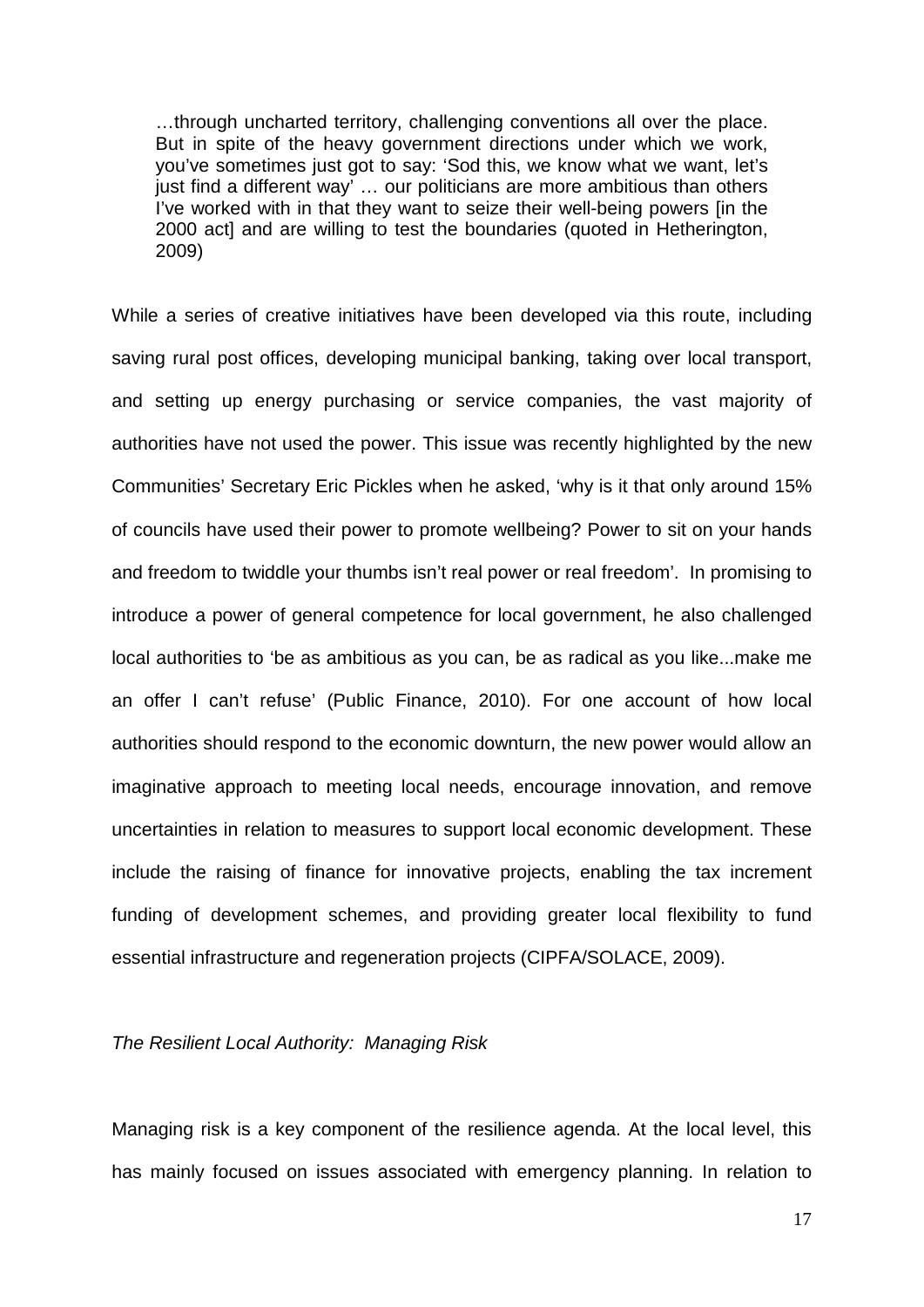environmental 'shocks', local authorities already adopt a strategic approach to risk through the use of Climate Change Adaptation Plans, which utilise the conventional risk assessment methodologies, familiar to local authority working practices' (LGA, 2008a, p 4). Thus, Gloucestershire County Council's early commitment to such an approach (in relation to extreme weather) enabled them to insure the counties schools prior to the 2007 floods and to promote a collaborative approach to risk assessment across the six districts in the county (GCC, 2010). While in Gateshead, the local council has produced a Community Resilience Strategy, whose purpose is to 'anticipate, prevent, prepare for, respond to and recover quickly from emergencies affecting organisations, businesses, individuals, families, neighbourhoods and communities within Gateshead. An emergency can be any event that threatens human welfare, the environment or the security of the UK' (Gateshead MBC, 2008, p 4).

Given the growing range of challenges facing local authorities, a focus on resilience would suggest a wider and more strategic approach to risk. One recent interpretation argues that a focus on resilience lends itself to a 'whole risk' approach, in which the local authorities management of risk effectively integrates '..enterprise risk management, operational risk management, business continuity planning, risk transfer, emergency response and incident management into a single unified framework' (Zurich Municipal, 2010). This approach lends itself to the development of 'Local Resilience Action Plan' (Harrow, 2009), that would allow local authorities to assume a much clearer community leadership role in relation to risk, and to widen the focus beyond emergency planning to include economic, environmental and social dimensions of risk (and the relationship between them).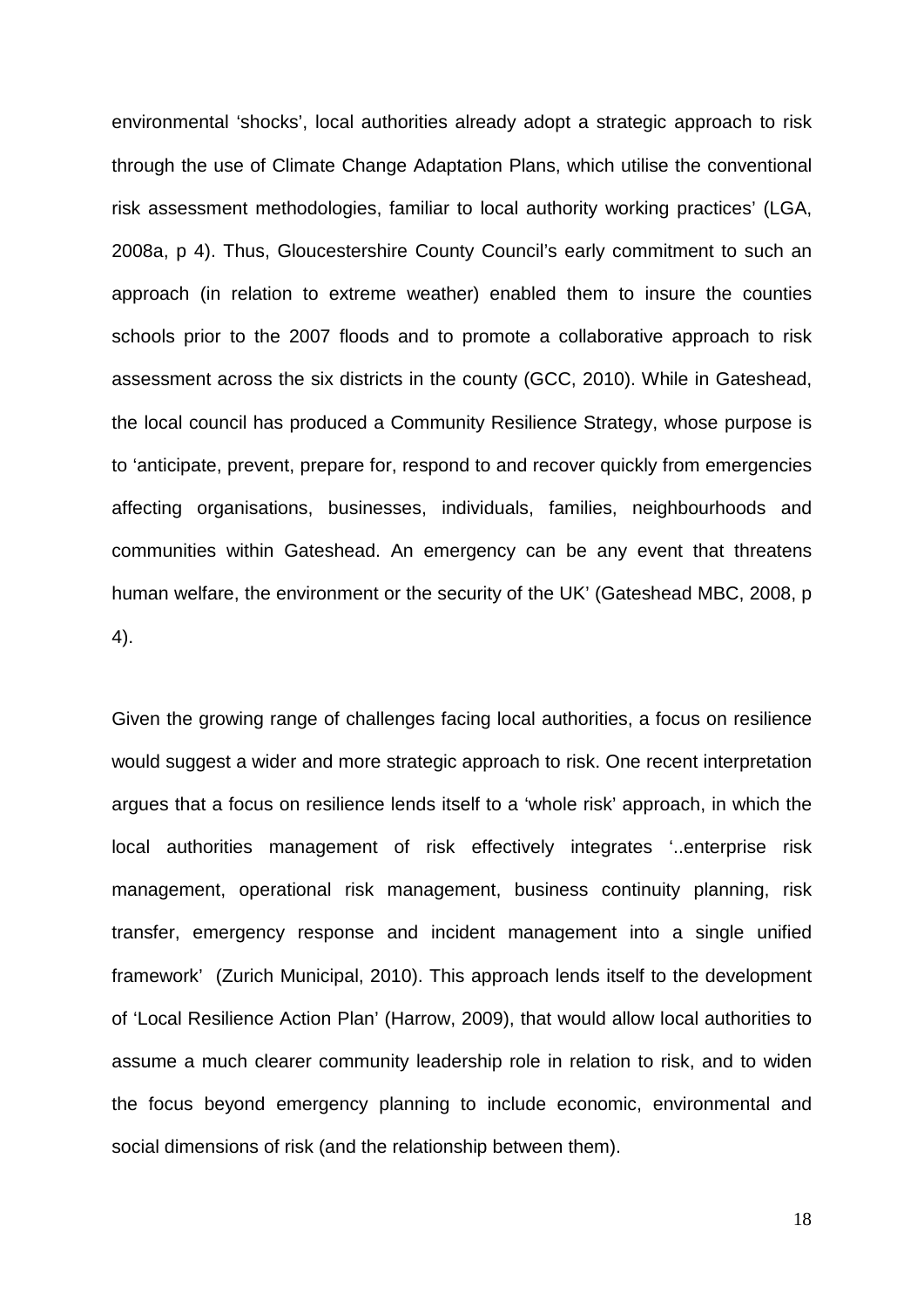The literature on resilience also recognises that there are risks that are not identified within the traditional risk management framework. For one review, the existence of such 'ontological uncertainties'

requires strategies to be in place for managing those risks that haven't been identified – the hidden interdependencies, the complex risks that are lurking in the background…..It is important to also invest in adaptive management strategies that can get us out of a crisis situation, just in case our risk management is not quite as effective as we would have liked it to be. In the end, well-managed risks and effective planning are still no substitute for great leadership and a culture of teamwork and trust which can respond effectively to the unexpected (Seville, 2009, p 11).

This emphasis highlights some of the limitations of an 'overly planned and "toolkitted-out" approach to resilience' (Harrow, 2009, p 10), and acknowledges the importance of a spontaneous and improvised approach. This 'intuitive' approach to unfamiliar or chaotic situations has been described as 'sense-making', as it involves the 'interplay of action and interpretation rather than the influence of evaluation and choice' (Weick et al, 2005, p 409). Such an emphasis links to the wider debate on 'agile governance', where encouraging and rewarding experimentation and risktaking is seen as vital to adaptation but difficult to achieve in the context of a performance culture based on meeting targets and the lack of awareness of the 'boundaries' of risk-taking. This often results in the adoption of a default position of 'doing things the way they have always been done', with risk aversion caused by 'agencies making assumptions, often incorrectly, about what risks that they think ministers or senior officials would or wouldn't take' (Demos, 2008, p 19).

## The Resilient Local Authority: Leadership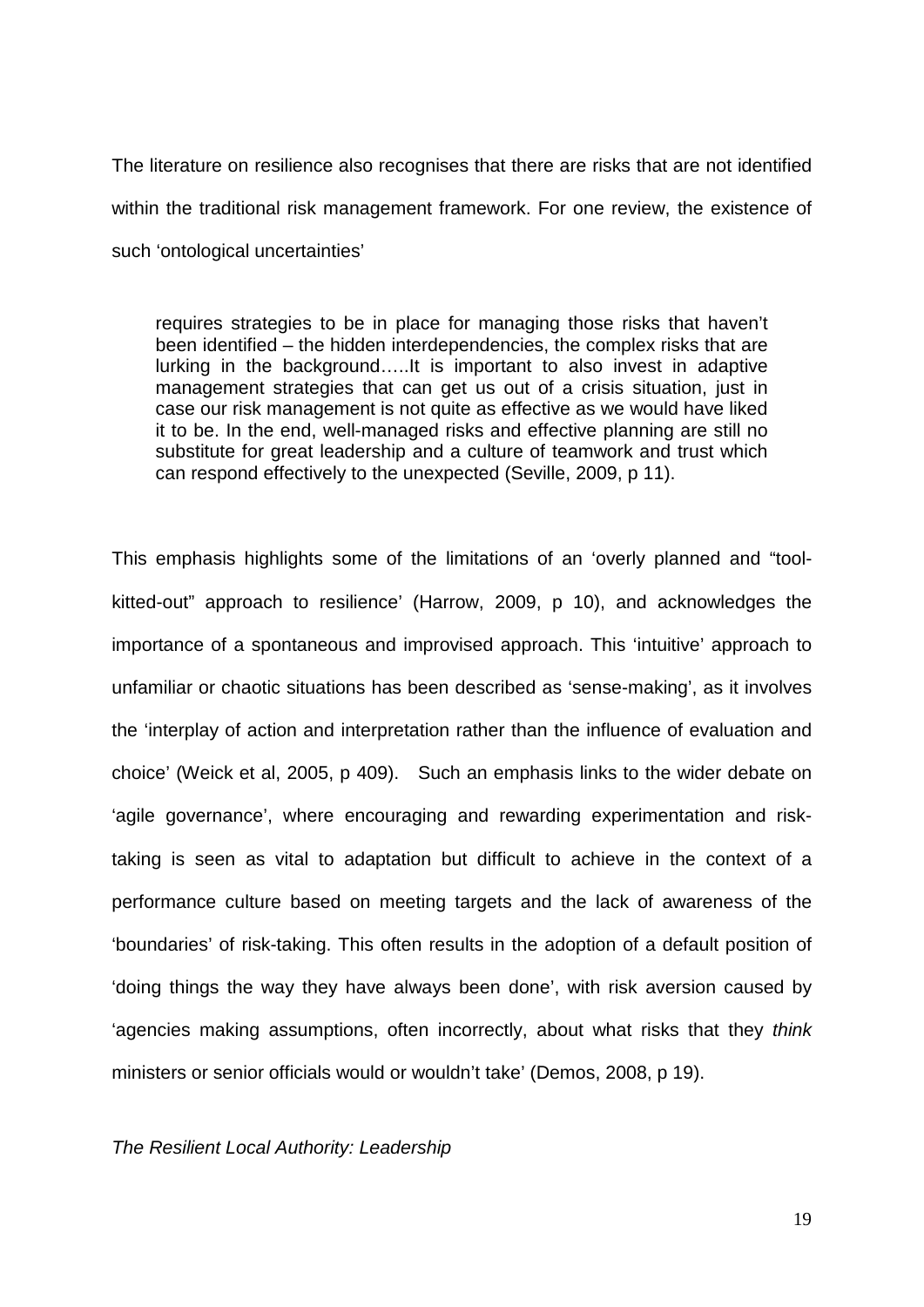In a number of accounts of resilience the issue of leadership is seen as central. Particular emphasis is placed on a style of leadership that responds to a time of 'urgency, high stakes and uncertainty' by promoting (and gaining internal support) for adaptation (Heifetz et al, 2009, p 3). Leadership is thus linked to a clearly defined vision which empowers its stakeholders to 'view the organization's future positively' and 'successfully balances the needs of internal and external stakeholders and business priorities' (McManus et al, 2007). It also involves an acceptance that, rather than being able to control change, change, uncertainty and inconsistency are inevitable (Maguire and Cartwright, 2008). This clearly challenges 'decision‐makers to accept that they do not know the answer to the problem - always a difficulty when we attribute god-like qualities to our leaders' (Grint, 2009, p 3).

In the literature on economic resilience, the role of sub-national governance is viewed as developing adaptive capabilities and identifying the appropriate stage for economic intervention, which in turn depend upon 'intelligent leadership with a heightened sensitivity and/or preparedness for rapid and pervasive change' (Pike et al, 2010). In assessing the resilience of the urban economies of Brighton, Bristol, and Leeds, the Centre for Cities highlight the importance of city leadership that promotes a commitment to change which involves reappraising priorities and revisiting existing plans for growth to reflect the 'changed economic reality' (Larkin and Cooper, 2009). While acknowledging that the prospects for the three cities will vary (given their different location and structural characteristics), city leaders do have scope to 'shape a cities resilience' and can play an 'increasingly important role in understanding and shaping their economic trajectory' (Larkin and Cooper, 2009, p 2). Indeed, given the recent Government announcement that Regional Development Agencies are to be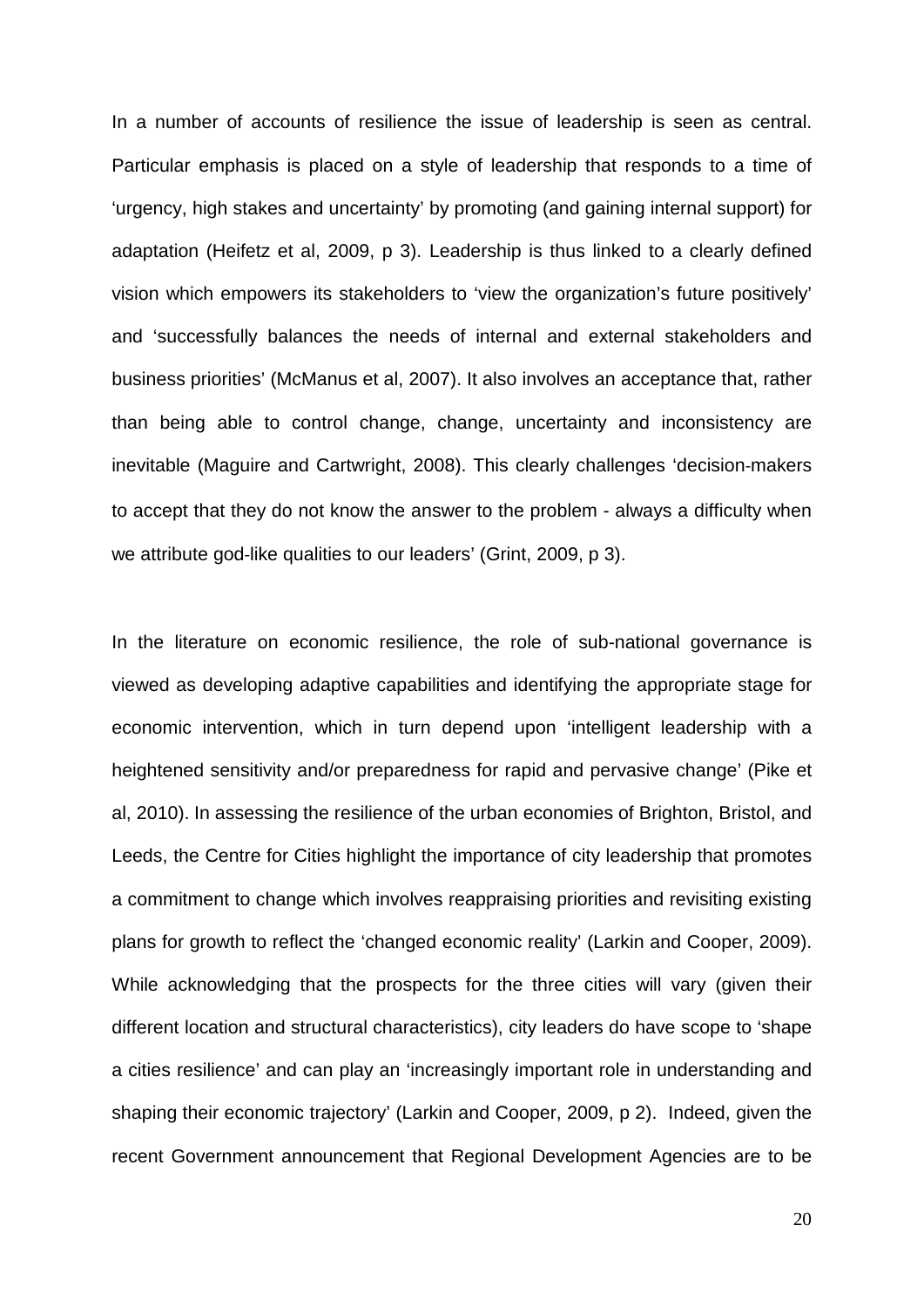abolished and replaced by sub-regional Local Enterprise Partnerships (LEPs), comprising local authorities and businesses, it can be argued that this provides the necessary 'space' to develop sub-regional bodies that are more locally accountable and allows for a wider range of economic interventions that offer genuine opportunities for both 'city' and 'county' LEPs to reflect local needs and circumstances more precisely.

The local politics of environmental resilience is also changing. In the early days of promoting Local Agenda 21, local environmental leadership was largely provided by committed individuals, was not seen as a mainstream political issue and therefore remained firmly contained in its own 'silo'. In contrast, local government action on climate change is now viewed as 'the defining feature of community leadership' (LGA, 2007, p 11), and prioritised as a major local political issue. The politicisation of the climate change agenda is also likely to be influenced by the increased representation of the Green Party in a number of local authorities (including Oxford, Lancaster and Norwich), the election in 2010 of the first Green MP in Brighton, and increased citizen involvement in the growing number of local environmental fora, pressure groups and associations. There are also increasing levels of public awareness: in a 2008 survey, 70 per cent of people believed that climate change should be one of the top five priorities for their council, whilst 62 per stated they would be more likely to vote for a candidate committed to tackling climate change in a local election (LGA, 2008b). The new Coalition Government's plans to expand the number of directly-elected local mayors (in 12 of the major cities outside London), also offers the opportunity to develop more accountable and transformative local leadership, particularly in local authorities where deeply-entrenched political conflicts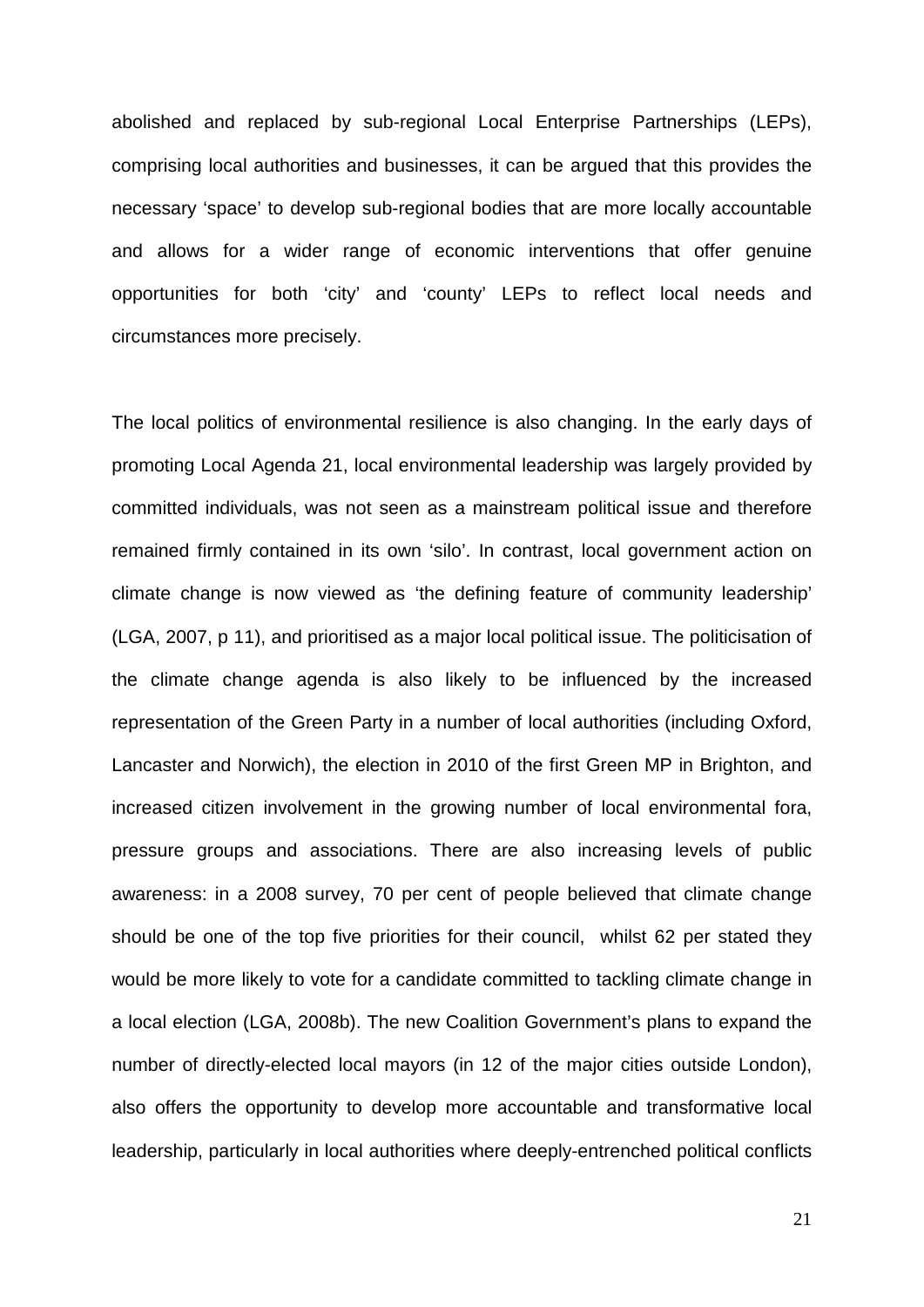between (and within) local parties have impeded the development of an agreed strategy.

There are clearly tensions inherent in promoting resilient leadership in a period of 'crisis'. As Grint has noted, a resilient approach can actually produce a defence mechanism that encourages the avoidance of responsibility, and the 'denial of choice' when faced with a number of challenging decisions. Since this can lead to the dominance of a 'top-down' approach to leadership and a rejection of more collegiate and collaborate approaches (which are central to enhancing resilience), it can be argued that, 'It isn't resilience..that we need, but the wisdom to know when to be resilient and when to recognize that resilience is the problem, not the solution' (Grint, 2009, p 3).

#### The Resilient Local Authority: Civic Engagement

A key feature of a resilient local authority is to allow space for others to develop their own resilience, to harness and direct the ingenuity and commitment of local communities and individuals in responding to economic, social and environmental problems. Thus, 'top-down paternalistic official activities do not lead to meaningful resilience. It requires hard work at the grassroots level to build strong community social structures and for government and officials to earn public trust' (Morrow, 2008, p 12).

A partnership approach between local governments and communities in promoting awareness of social, economic and environmental vulnerabilities (and identifying subsequent responses), has been developed extensively in Australia, and has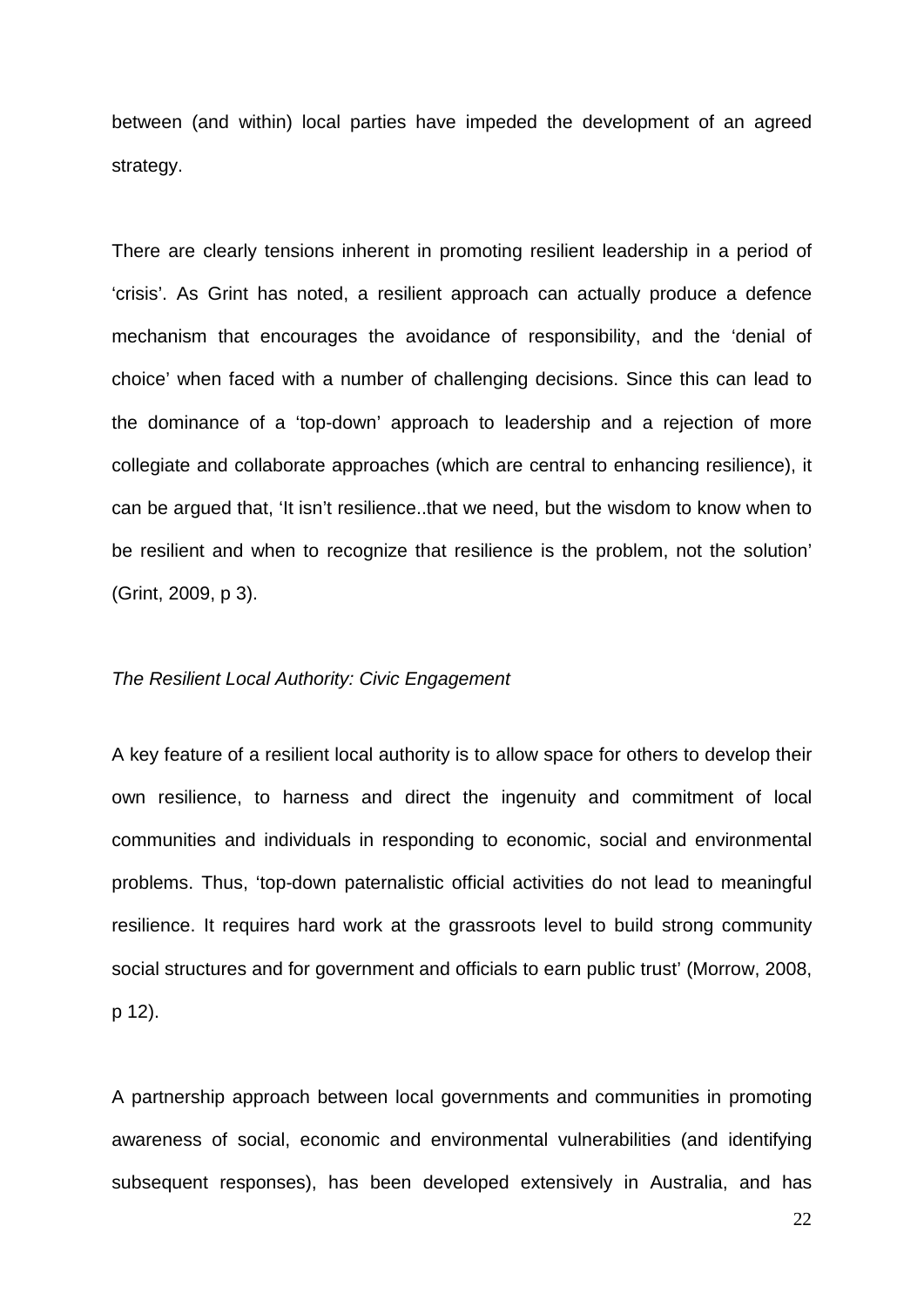reinforced the idea that resilience can also be seen as a process and not just 'a quality that is either present or absent in a person or group' (Hegney et al, 2008, p 3). One such model, the 'Social Assessment' approach to assessing community resilience, covers six areas, including the community and the process of change, the internal community structure, community history, community vulnerabilities, community resources, and adaptive capacity (Maguire and Cartwright, 2008).

Similarly structured approaches to promoting community awareness and selfreflection are now being utilised in some local authorities the UK. For example, the Wellingborough Climate Change 'Toolkit' was developed by the Local Strategic Partnership in the area as an interactive resource to 'enable local people to gain a greater understanding of the issues surrounding climate change and how they can personally make a contribution to its mitigation by reducing carbon emissions, and planning to adapt their lifestyles to cope with changing weather patterns' (WBC, 2008). While in Lambeth the local council has asked residents involved in the grassroots development of the Hyde Farm Climate Action Network to explore how similar groups could be developed throughout the borough. As communities gradually take more responsibility for their own environment, through the growth of local green 'networks' or 'co-operatives', this could begin a process through which the council could then hand over other services for communities to run, ranging from community centres to primary schools. Indeed, any savings made by the council under this proposed model of service provision could be shared by residents in the form of an "active community dividend" (The Guardian, 2010).

Communities taking control is also a central aspect of international developments. In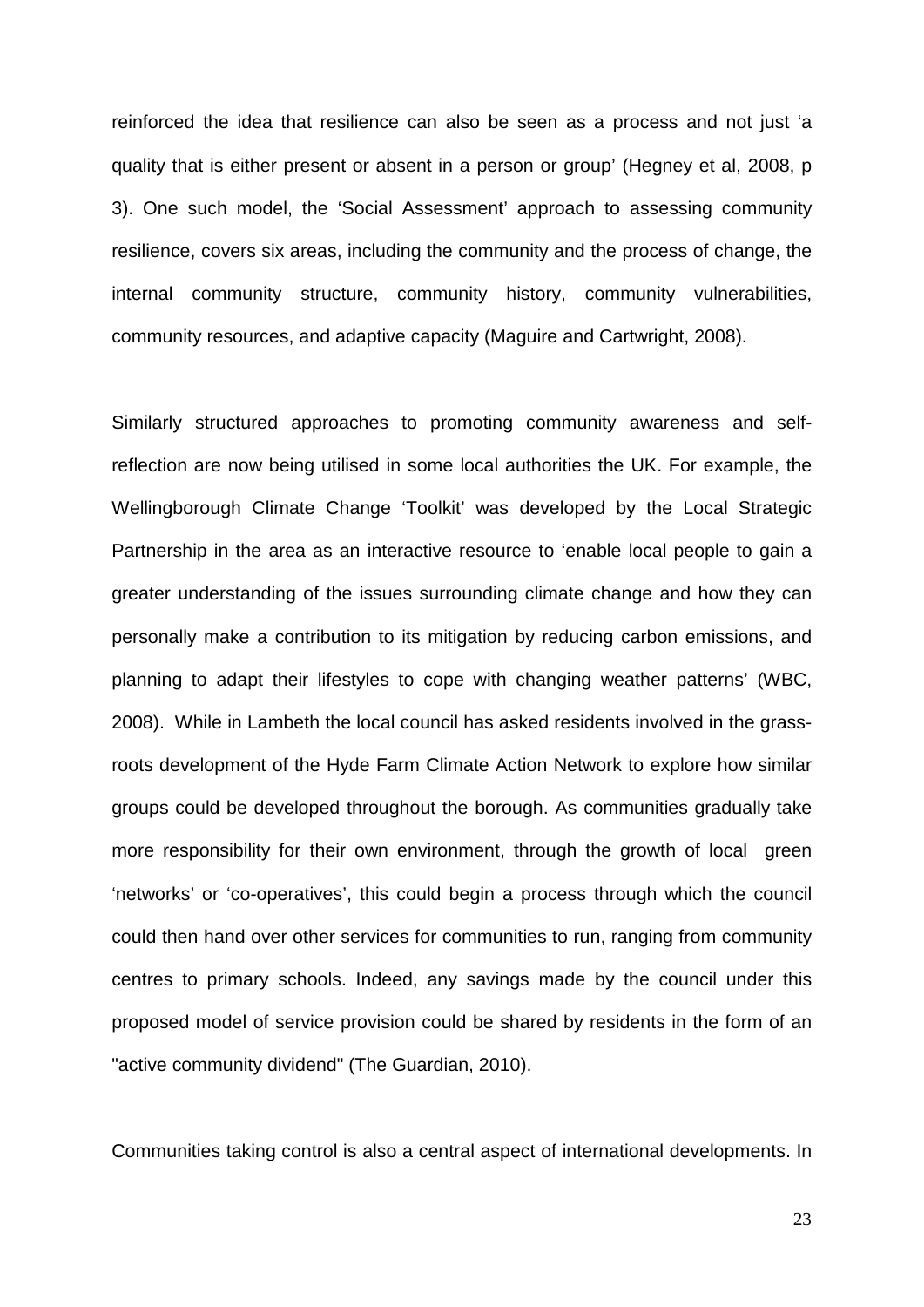the USA, an innovative community project in Oakland (California) has defined resilience in terms of a community's ability to withstand and recover from the 'hard times' caused by 'climate change, economic downturn and peak oil'. For the 'Bay Localize' Project

Creating resilience is up to you. No one is going to do it for you. No experts can say exactly how it should be done in your community. You are the experts on what you think will work in the places and with the people you know best. It will take courage to ask big, difficult questions. It will take creativity to use our assets in new ways. It will take compassion and time to build communication, trust, and solidarity between all members of our communities, some of whom may come from very different backgrounds and traditions. Hopefully, it also will be inspiring and often fun (Bay Localize, 2009, p 7)

In reviewing the NESTA 'Big Green Challenge', a recent report has characterised citizen-led initiatives as 'mass localism', as they

depend on a different kind of support from government and a different approach to scale. Instead of assuming that the best solutions need to be determined, prescribed, driven or 'authorised' from the centre, policymakers should create more opportunities for communities to develop and deliver their own solutions and to learn from each other (Bunt and Harris, 2010, p 5).

On the surface at least, the idea of 'mass localism' is similar to the Coalition Government's commitment to the 'Big Society', a nebulous concept that seems to broadly cover devolving power to local groups to take action on problems defined by the community itself. The term has been applied to a range of developments including plans for forms of citizen-led political action (local referenda; 'a 'right to bid' for local facilities), the further transfer of council assets and services to VCOs, and other civil society organisations, and - in the case of schools - to parents. Four Big Society 'vanguards' have also been identified (in Eden Valley, Liverpool, Sutton and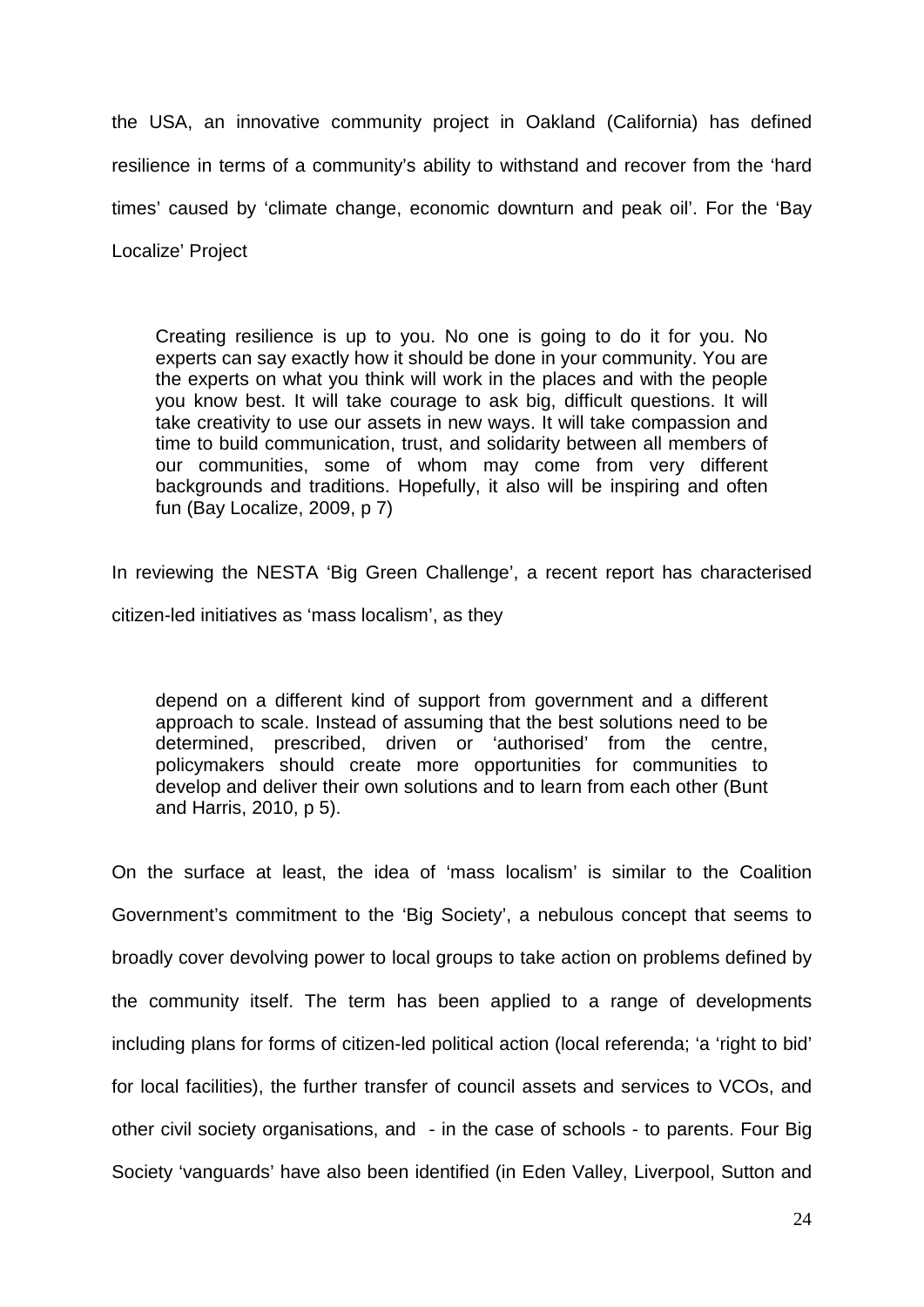Windsor and Maidenhead) who will empower community trusts, residents groups, parish councils, and young community organisers (Inside Housing, 2010). While some view this agenda as a genuine opportunity for local innovation and risk-taking others have criticised the 'Big Society' for being a smokescreen for public expenditure cuts or as a naive and flawed vision that massively overestimates the capacity and ability of volunteers (and the voluntary sector) to run local public services (The Independent, 2010). There must also be concerns that deprived communities, who are at greater risk - and less resilient - in a recession, will not have the necessary resources and capabilities to take up the opportunities on offer in the 'Big Society'.

#### **CONCLUSION**

As this article is being written, in the autumn of 2010, local authorities are having to come to terms with the scale of public expenditure cuts announced by the new coalition government. In the North of England, one large local council is facing cut backs of £16m, which will involve a £6m reduction in Area-Based Grant, nearly £2m from its capital grants and £8.9m from specific grants (Evening Chronicle, 2010). Given the likely impact of such cuts on local service users and council employees, it is important to avoid resorting to clichés ('necessity is the mother of invention') or to fall-back on using platitudes about 'never wasting a good crisis'.

However, this article has argued that the concept of resilience can bring a number of insights to how we contextualise local government's role in adapting to external 'shocks' and provides a coherent explanatory framework within which the genuine opportunities for local innovation and creativity can be assessed. Thus, while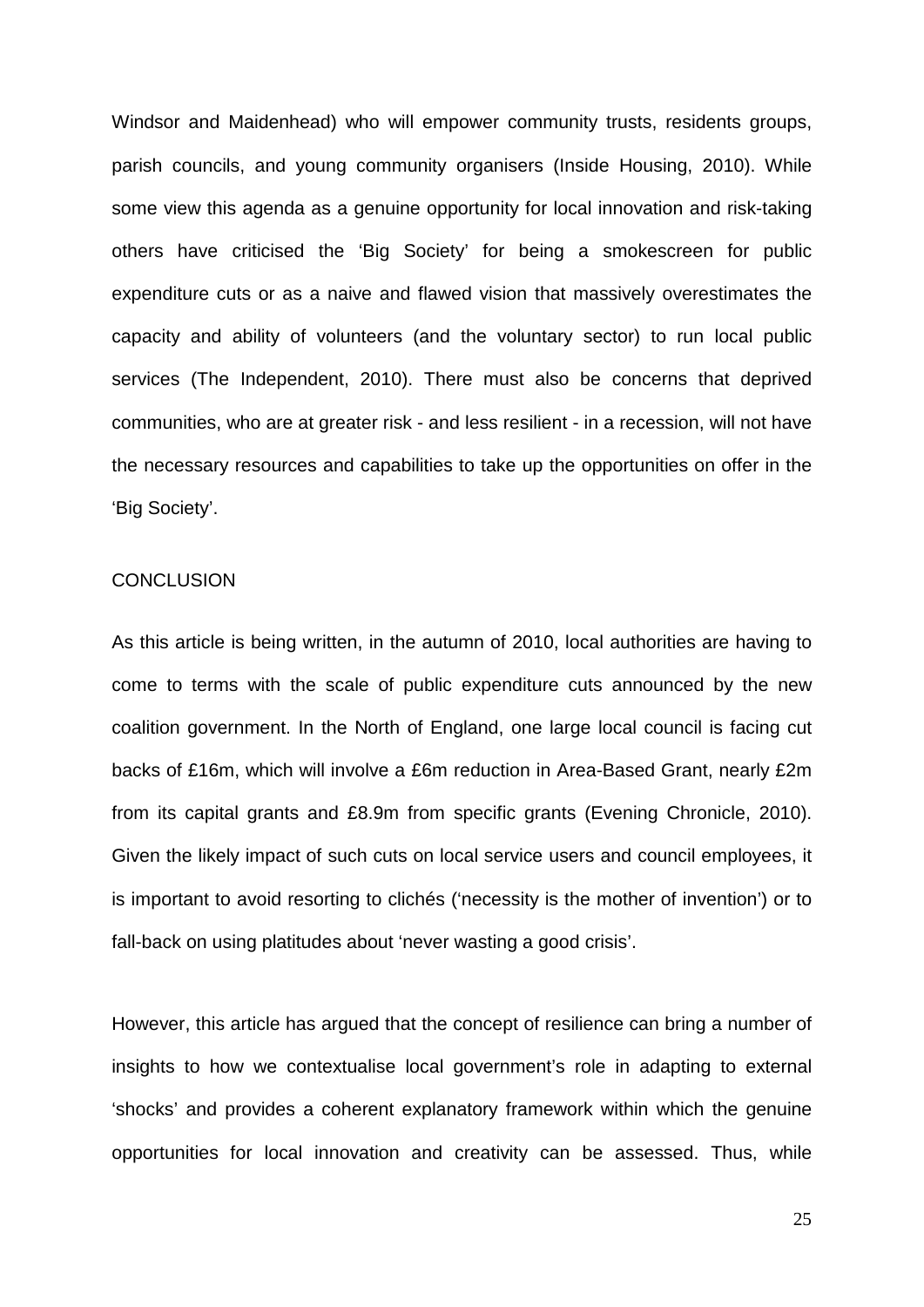continuing vulnerabilities are recognised, we argue that some of the barriers to the development of organisational resilience are not insurmountable, and can be overcome by 'digging deep', drawing upon existing resources and capabilities, and exhibiting greater ambition and imagination. In utilising a conception of resilience as transformation, 'bouncing forward' from external shocks, rather than merely as a reactive focus on 'bouncing back', this article has outlined how local authority can develop its resilience by: the ambitious use of existing powers; promoting creativity and innovation; challenging the status-quo; managing risk; providing strong and visionary political leadership; and engaging and empowering civil society.

We have also acknowledged the danger of uncritically introducing a term – first used in an ecological context and then mainly developed in the disaster management literature – into debates on public policy. It is clear, at this early stage, that a 'conceptual consensus in the social sciences' is not yet in sight (Moser, 2008, p 5). Indeed, a number of questions need further investigation if resilience is to be seen to add real value to our understanding of how UK Local Government can effectively respond to major environmental challenges in a period of economic austerity. These questions might include an investigation of the extent to which the term 'resilience' is now being utilised within local authority policy debates, whether its application now covers a range of policy areas, and its strategic significance, particularly in relation to the management of risk. Capturing how local authorities view the potential for innovation, both in terms of the creative use of existing powers and their plans to use the power of general competence, would also be central to the resilience debate as would the exploration of any different perceptions of resilience between elected members and officers and within party or professional groups. Notwithstanding the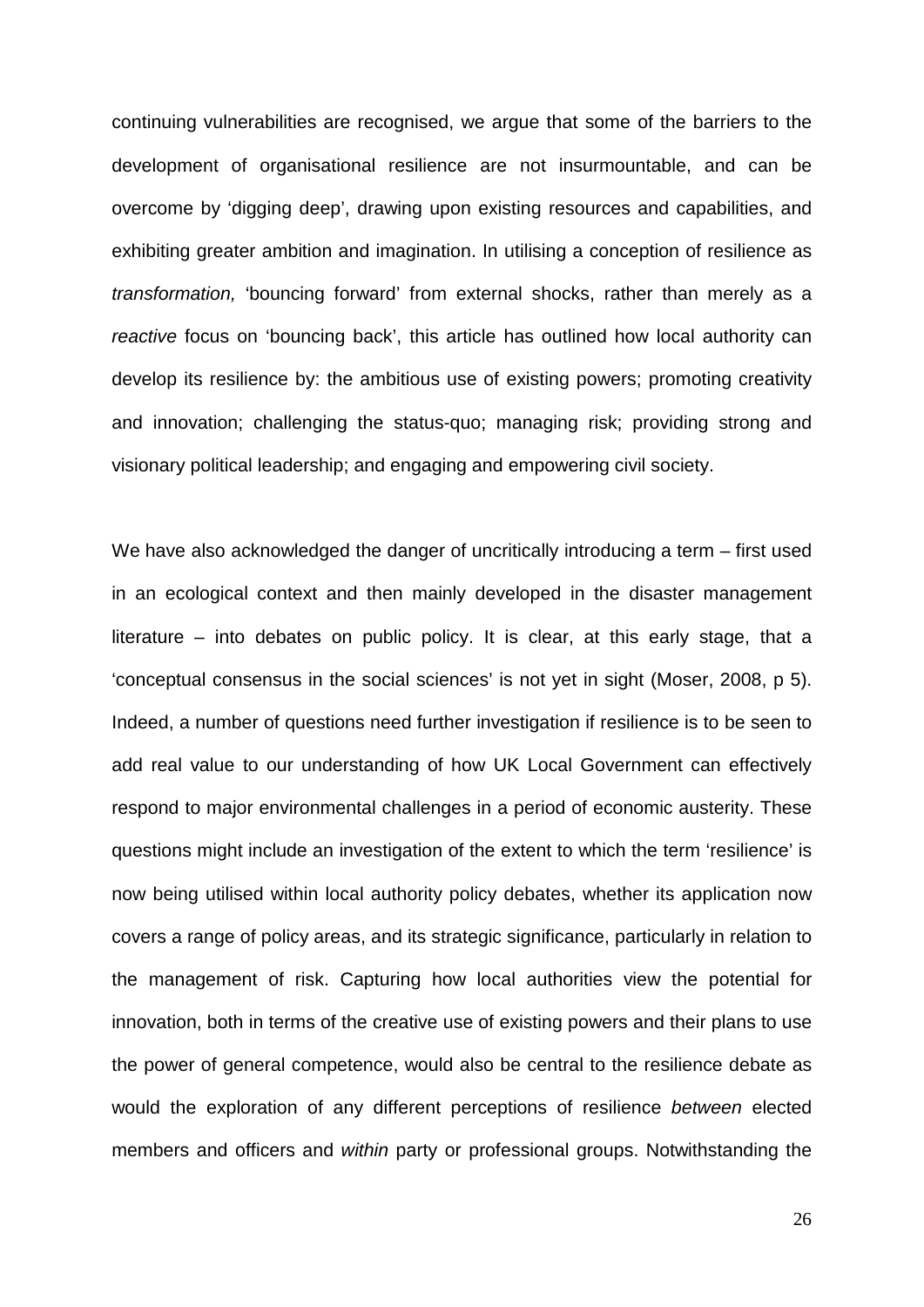debate over the merits of the 'Big Society', there would also be benefits in capturing the development of resilience from the 'bottom up'. As this article has suggested, there are a growing number of local environmental or social enterprise projects that use the term, and who offer important opportunities for policy learning and the sharing of good practice on enhancing community resilience.

We would therefore share Harrow's optimism that there are now 'reasons to be cheerful' in relation to what the resilience debate can offer the public policy discourse. This is particularly in relation to theorising the positive features of being resilient for individuals, communities and organisations, its emphasis (for practitioners) on seizing opportunities even within a crisis, and the growth of frameworks (or 'toolkits') through which communities can define and assess their own resilience (Harrow, 2009). Above all perhaps, the focus on local resilience brings with it the recognition that 'there is an intrinsic relationship between organisational resilience and improving the resilience of communities. Enabling the continued operation of organisations, in and following crises, significantly impacts on the medium to long term recovery and health of the wider community' (McManus et al, 2007, p 2). To return to where we started our discussion, if the 'Big Society' is to promote local resilience as a positive feature of communities, it is vital that the supporting and enabling role of elected local government is recognised and strengthened.

#### BIBLIOGRAPHY

Adamski, A. & Westrum, R. (2003). The Fine Art of Anticipating What Might Go Wrong. In: Erik Hollnagel (Ed.) Handbook of Cognitive Task Design, Hillsdale, NJ: Lawrence Erlbaum Associates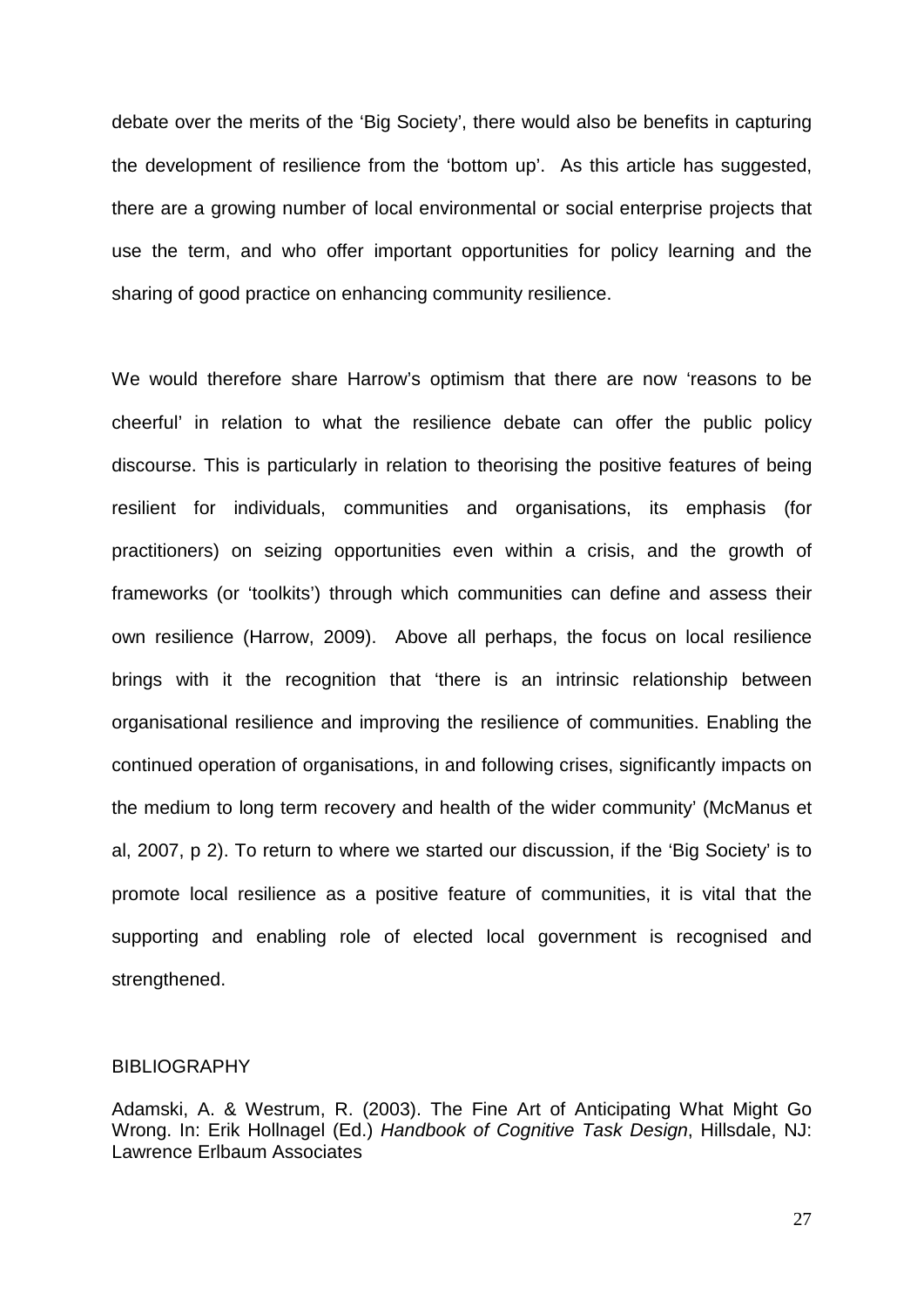Adger, N. (2010) 'An Interview with Neil Adger: resilience, adaptability, localisation and Transition'. Transition Culture: [http://transitionculture.org/2010/03/26/an](http://transitionculture.org/2010/03/26/an-interview-with-neil-adger-resilience-adaptability-localisation-and-transition/)[interview-with-neil-adger-resilience-adaptability-localisation-and-transition/](http://transitionculture.org/2010/03/26/an-interview-with-neil-adger-resilience-adaptability-localisation-and-transition/) 

Ashby, J et al., (2008) Delivering economic success: An international perspective on local government as stewards of local economic resilience. Norfolk Trust Fellowship.

Bacon, N et al (2010) The State of Happiness: Can public policy shape people's wellbeing and resilience? London: Young Foundation

Bay Localize, (2009) Community Resilience Toolkit: a workshop guide for community resilience planning. Oakland: Bay Localize. www.baylocalize.org/toolkit

Bristow, G (2010) Resilient regions: re-'place'ing regional competitiveness, Cambridge Journal of Regions, Economy and Society 2010, 1–15

Bunt, L and Harris, M (2010) Mass Localism: A way to help small communities solve big social challenges. London: NESTA.

Bunt. L, Harris. M, Westlake, S. (2010) Schumpeter comes to Whitehall: Cuts and innovation in public services. London: NESTA

Christopherson, S., Michie, J., and Tyler, P. (2010) Regional resilience: theoret**i**cal and empirical perspectives, Cambridge Journal of Regions, Economy and Society, 3: 3-10

CIPFA and SOLACE, (2009) Managing a significant and sustained adjustment in public sector funding. London: Chartered Institute of Public Finance and Accountancy/Society of Local Authority Chief Executives

Coaffee, J., Murkami-Wood, D. and Rogers, P. (2008) The Everyday Resilience of the City: How Cities Respond to Terrorism and Disaster, London: Palgrave/Macmillian

Colbourne, L (2008) Sustainable Development and Resilience. Sustainable Development Commission: Think Piece Review.

Commission on Integration and Cohesion, (2007) Our Shared Future. London:CLG

Communities and Local Government (2010) Growing the Big Society. Greg Clarke MP: Speech to the Policy Exchange 27/7/2010.

Coutou, D (2002) 'How Resilience works', Harvard Business Review 80:5, 46-52

Cutter, S., Burton, C., Emrich, C. (2010) 'Disaster Resilience Indicators for Benchmarking Baseline Conditions', Journal of Homeland Security and Emergency Management Volume 7, Issue 1, Article 5

Daly, M et al (2009) Defining and Measuring Community Resilience to Natural Disasters: A case study from Auckland, Community Resilience: Research, planning and civil defence emergency management Volume 22. New Zealand: Ministry of Civil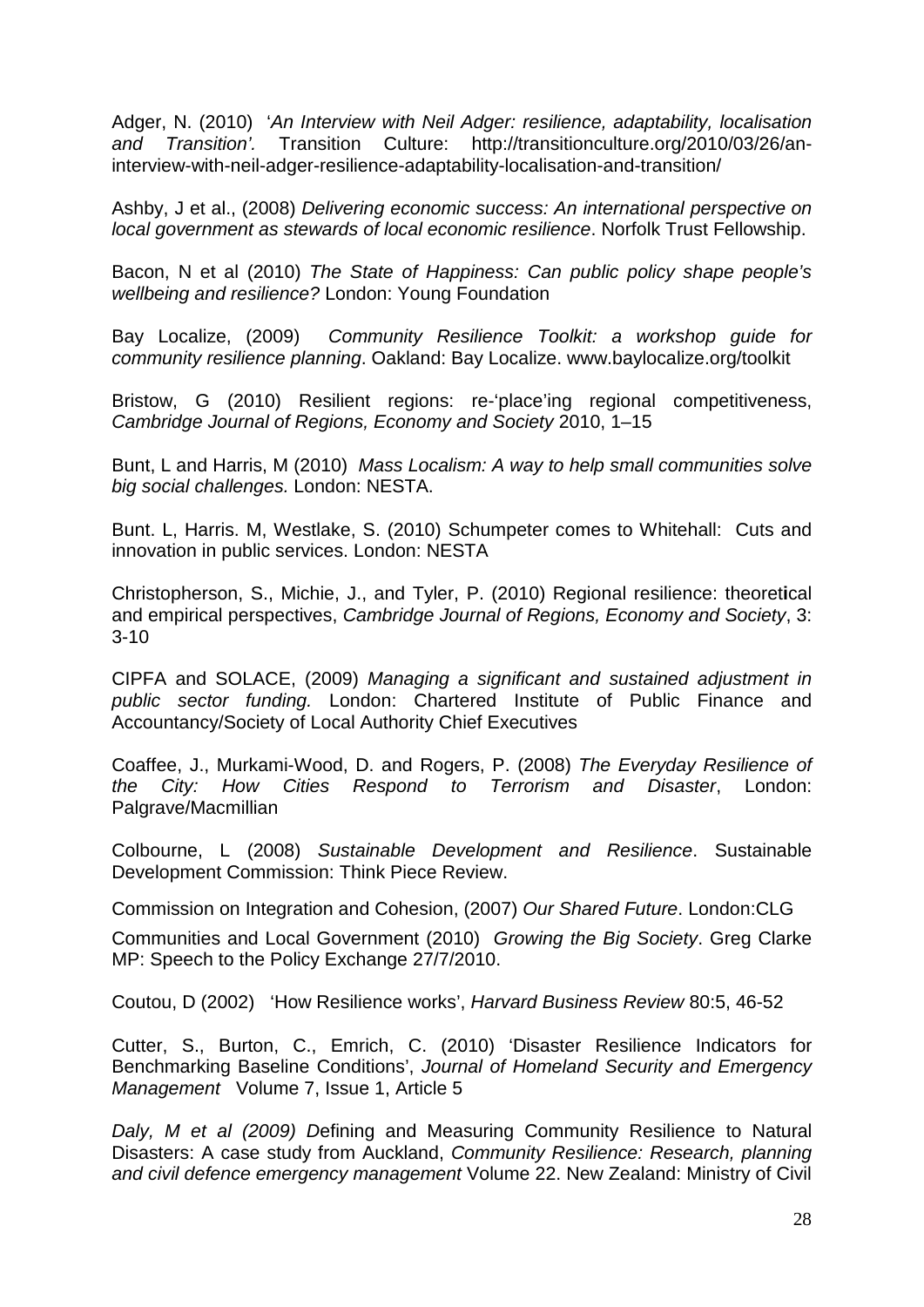Defence & Emergency Management

De Groot, L. (2009) 'Pressures and Opportunities' in Walker, D (ed) Active in adversity: councils respond to recession. London: SOLACE Foundation

Demos, (2008) Towards Agile Government. London: Demos and Victorian State Services Authority.

East Anglia Food Link, (2009) Towards a Resilient, Low-Carbon Food System.

Evening Chronicle, (2010) Cuts hit-list is revealed at Durham County Council. 24/6/2010

Fenwick, T., Seville. E, Brunsdon, D (2009) Reducing the Impact of Organisational Silos on Resilience. Resilient Organisations Research Programme : New Zealand

Folke, C., et al. (2005). Adaptive governance of social-ecological systems. Annual Review of Environment and Resources 30 (1):441–473.

Gateshead MBC, (2008) Working Together to Build a Resilient Gateshead: Gateshead MBC.

Gibbon, J. and Fenwick, J. (2010) Resilient Management and the Third Sector. Paper presented to the Political Studies Association Annual Conference, University of Edinburgh, March 2010.

Gloucestershire County Council, (2010) Climate Change Risk Assessment.

Grint, K. (2009) Leadership and Resilience Research Report. Accessed from: [http://www.esrc.ac.uk/ESRCInfoCentre/Images/Leadership%20and%20Resilience%](http://www.esrc.ac.uk/ESRCInfoCentre/Images/Leadership%20and%20Resilience%20Research%20Report_tcm6-34559.pdf) [20Research%20Report\\_tcm6-34559.pdf](http://www.esrc.ac.uk/ESRCInfoCentre/Images/Leadership%20and%20Resilience%20Research%20Report_tcm6-34559.pdf)

Grotan, T., et al (2008) Resilience, Adaptation and Improvisation. Paper presented at the 3rd Symposium on Resilience Engineering, Juan-les-Pins, France, October 28- 30.

Harrow, J. (2009) Leadership and resilience: local communities and services in a time of fragmentation: are there reasons to be cheerful ? Paper given at the Public Policy Seminar, University of Edinburgh Business School, 30/10/2009.

Heifetz, R., Grashow, A. and Linsky, M. (2009), 'Leadership in a (Permanent) Crisis.' Harvard Business Review July‐August.

Hegney, et al (2008) Building resilience in rural communities; A Toolkit. Queensland: The University of Queensland.

Hetherington, P (2009) Prospects for a New Localism, The Future of Regional Policy, Tomaney, J (ed) pp 70-77. London: Smith Institute.

Holling, C. S. 1973. Resilience and stability of ecological systems. Annual Review of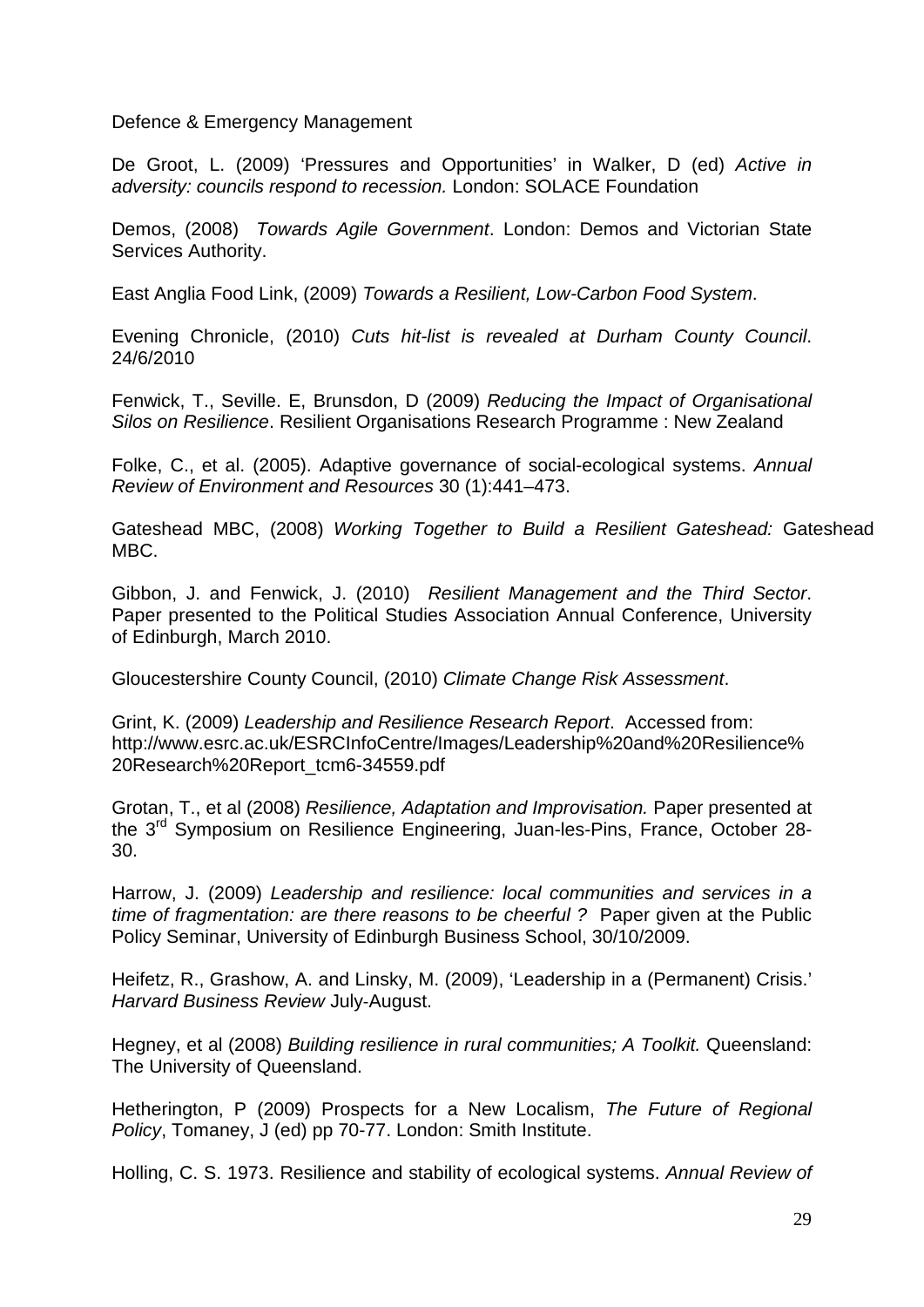Ecology and Systematics 4:1-23.

Hopkins, R (2008) The Transition Handbook: From Oil Dependency to Local Resilience. Green Books: Totnes.

Hudson, R. (2010) "Resilient Regions in an uncertain world: wishful thinking or practical reality", Cambridge Journal of Regions, Economy and Society, 3:11-25

Inside Housing (2010) Growing the big society. 20/8/2010. Accessed from: [http://www.insidehousing.co.uk/analysis/in-depth/growing-the-big](http://www.insidehousing.co.uk/analysis/in-depth/growing-the-big-society/6511286.article)[society/6511286.article](http://www.insidehousing.co.uk/analysis/in-depth/growing-the-big-society/6511286.article)

Jackson, T. (2009) Prosperity without Growth. London: Sustainable Development Commission.

Larkin, K. and Cooper, M. (2009) Into Recession: Vulnerability and Resilience in Leeds, Brighton and Bristol. London: Centre for Cities.

Local Authorities & Research Councils' Initiative (2010) New Scenarios in Local Governance: A Bibliographic Review. Accessed from: [http://www.rcuk.ac.uk/cmsweb/downloads/rcuk/innovation/larci/LARCINewScenarios.](http://www.rcuk.ac.uk/cmsweb/downloads/rcuk/innovation/larci/LARCINewScenarios.pdf) [pdf](http://www.rcuk.ac.uk/cmsweb/downloads/rcuk/innovation/larci/LARCINewScenarios.pdf)

LGA, (2007) Climate of change: final report of the LGA climate change commission. London:LGA

LGA, (2008a) Be aware, be prepared, take action: how to integrate climate change adaptation strategies into local government. London: LGA.

LGA, (2008b) Small change, big difference: are there votes to be had in climate change? London: LGA

McManus, S., Seville, E., Brunsdon, D., Vargo, J. (2007). Resilience Management. A Framework for assessing and improving the resilience of organizations. Research Report 2007/01.

Maguire, B and Cartwright, S ( 2008) Assessing a community's capacity to manage change: A resilience approach to social assessment. Australian Government Bureau of Rural Sciences.

Milton, S. (2008) Speech to LGA Improvement Conference. Bristol: 27/2/2008. Available on: <http://www.lga.gov.uk/lga/aio/304693>

Morrow, H (2008) Community Resilience: A Social Justice Perspective. CARRI Research Report No 4. Oak Ridge, Tennessee.

Moser, S (2008) Resilience in the Face of Global Environmental Change. CARRI Research Report No 2. US Department of Energy: Oak Ridge National Laboratory

NESTA, (2009) People-powered responses to climate change: mapping communityled proposals to NESTA's Big Green Challenge. London: NESTA.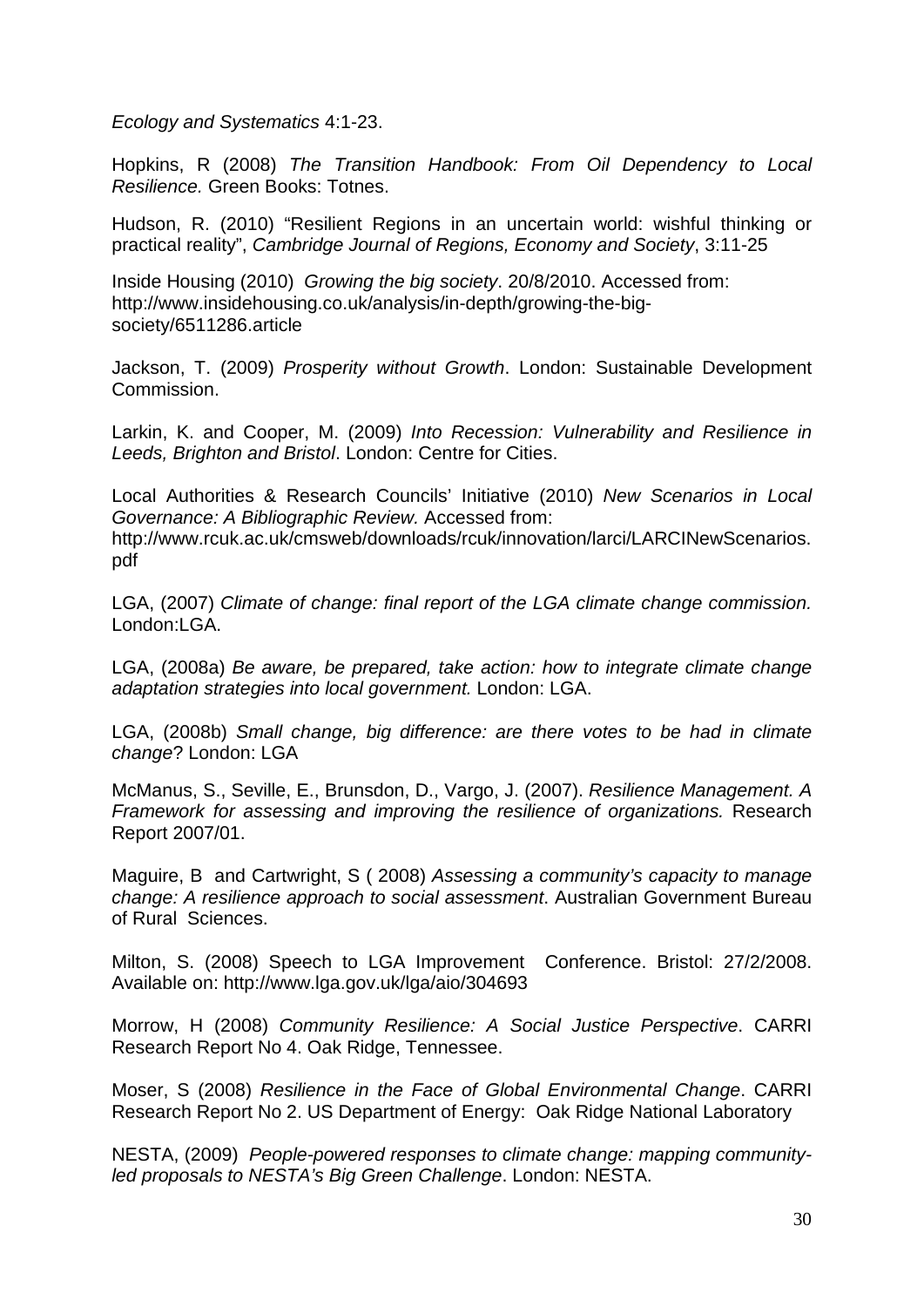O'Brien, G., Hope, A., Localism and energy: Negotiating approaches to embedding resilience in energy systems. Energy Policy (2010), doi:10.1016/j.enpol.2010.03.033

Owen, A. (2009) What makes places resilient? Are resilient places sustainable places? London: Sustainable Development Commission. Accessed from: <http://www.sd-commission.org.uk/publications.php?id=983>

Page, J, Enns, S, Malinick T & Matthews,R (2007) 'Should I Stay or Should I Go?, Investigating Resilience in B.C.'s Coastal Communities', in Tepperman, L and Dickinson, H (eds), Reading Sociology: Canadian Perspectives. Toronto: Oxford University Press pp 260-263.

Pendall, R., Foster, K. A. and Cowell, M. (2010) Resilience and regions: building understanding of the metaphor. Cambridge Journal of Regions, Economy and Society, 3: 71–84.

Pike A; Dawley S; and Tomaney J. (2010) 'Resilience, adaptation and adaptability', Cambridge Journal of Regions, Economy and Society. 3:59-70

Public Finance, (2010) Councils must be bolder with wellbeing powers, says Pickles: 27/7/2010. Accessed from: [http://www.publicfinance.co.uk/news/2010/07/councils](http://www.publicfinance.co.uk/news/2010/07/councils-must-be-bolder-with-wellbeing-powers-says-pickles/)[must-be-bolder-with-wellbeing-powers-says-pickles/](http://www.publicfinance.co.uk/news/2010/07/councils-must-be-bolder-with-wellbeing-powers-says-pickles/) 

Raco, M. and Sweet, R (2009) Radical Resilience?: Sustainability Planning, Economic Change, and The Politics of Post-Recession Development in London and Hong Kong. Paper given to the Bartlett School of Planning, UCL, 8/10/2009.

Rose, A (2009) Economic Resilience to Disasters. Final Report to Community and Regional Resilience Unit. CARRI Research Report No 8. Oak Ridge, Tennessee.

Seville, E. (2009) 'Resilience: Great Concept….But What does it mean for organisations' ?, Community Resilience: Research, planning and civil defence emergency management Volume 22. New Zealand Ministry of Civil Defence & Emergency Management

SIB, (2009) Building Community Resilience. Canberra: Australian Social Inclusion Board.

The Guardian, (2010) 'Shaping the mutual model', in Guardian Society, 24/3/2010

The Independent, (2010) The Big Society: a genuine vision for Britain's future – or just empty rhetoric? 20/7/2010.

United Nations International Strategy for Disaster Reduction (2010) Making Cities Resilient. Accessed from: [http://www.unisdr.org/english/campaigns/campaign2010-](http://www.unisdr.org/english/campaigns/campaign2010-2011/) [2011/](http://www.unisdr.org/english/campaigns/campaign2010-2011/)

Uyarra, E (2010) Opportunities for innovation through local government procurement A case study of Greater Manchester: London: NESTA